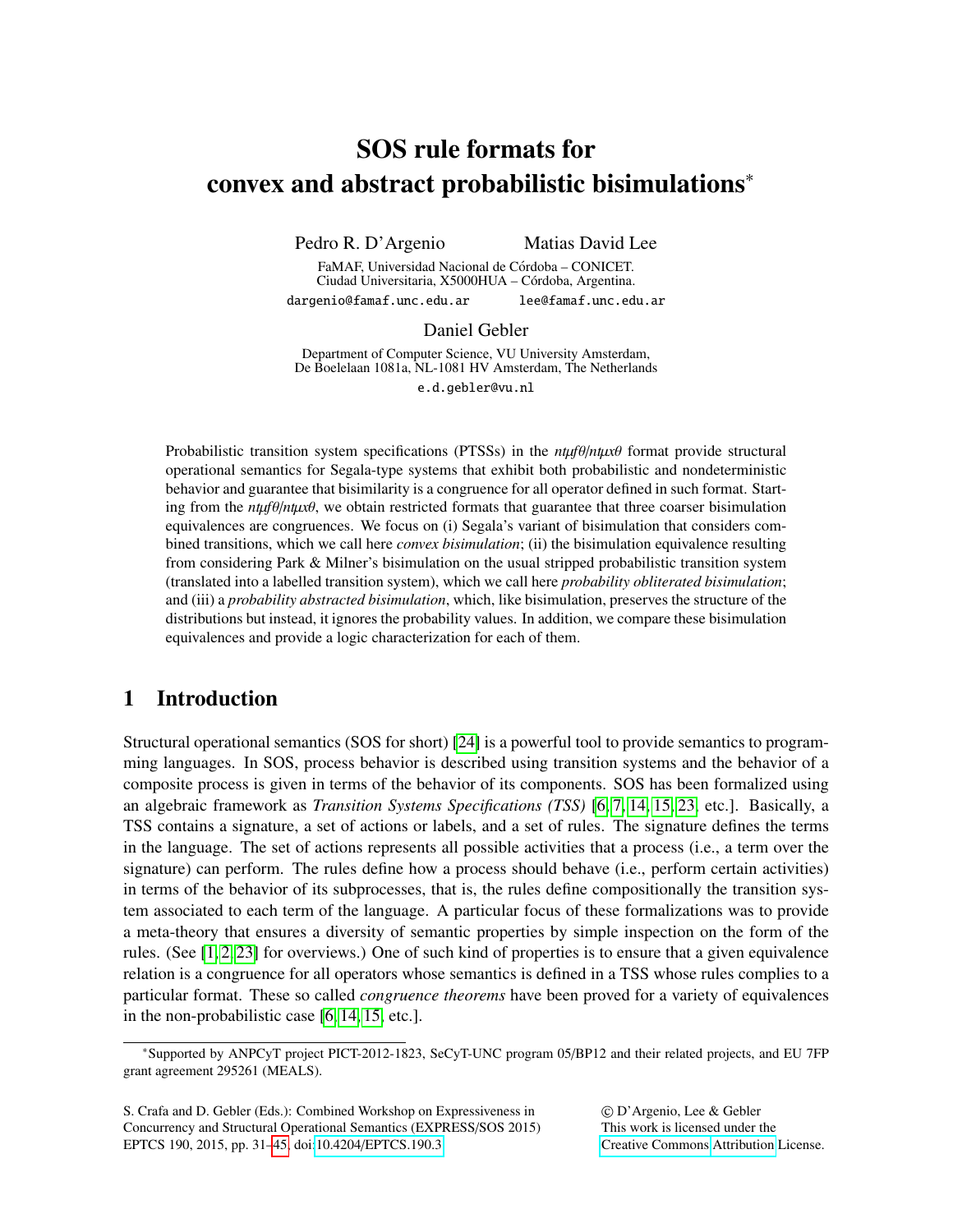The introduction of probabilistic process algebras motivated the need for a theory of structural operational semantics to define *probabilistic* transition systems. Few earlier results appeared in this direction  $[4, 5, 17, 18]$  $[4, 5, 17, 18]$  $[4, 5, 17, 18]$  $[4, 5, 17, 18]$  presenting congruence theorems for Larsen & Skou bisimulation equivalence [\[19\]](#page-14-7). Most of these formats have complicated restrictions that extend to sets of rules due to the fact that they considered transitions labeled both with an action and a probability value. By using a more modern view of probabilistic transition systems (where the target of the transition is a probability distribution on states) we manage to obtained the most general format for bisimulation equivalence, which we called *nt* $\mu$ *fθ*/*nt* $\mu$ *x* $\theta$ , following the nomenclature of [\[14,](#page-14-2) [15\]](#page-14-3).

Starting from the  $n\mu f \theta / n\mu x \theta$  format, in this paper we define formats to guarantee that three coarser versions of bisimulation equivalence are congruences for all operator definable in the respective format. The first relation we focus on is Segala's variant of bisimulation that considers combined transitions, here called *convex bisimulation* [\[25\]](#page-14-8). The second relation we explore originates here and we call it *probability abstracted bisimulation*. Like bisimulation and unlike convex bisimulation, it preserves the structure of the distributions of each transition, but instead, it ignores the probability values. This relation preserves the fairness introduced by the probability distributions. Finally, we study the bisimulation equivalence resulting from considering Park & Milner's bisimulation [\[22\]](#page-14-9) on the usual stripped probabilistic transition system (translated into a labeled transition system). Here we call it *probability obliterated bisimulation*. This is the usual way to abstract probabilities, but it has the drawback that it breaks the basic fairness provided by probabilistic choices.

Apart from presenting congruence theorems for all previously mentioned bisimulation equivalences, we briefly study alternative definitions of these bisimulations, compare them with each other, and provide logical characterizations, which are particularly new here for probability abstracted and probability obliterated bisimulation equivalences.

The paper is organized as follows. Sec. [2](#page-1-0) recalls the type of algebraic structure and Sec. [3](#page-2-0) provides the basic notions and results of probabilistic transition system specifications (PTSS). Sec. [4](#page-5-0) presents the different bisimulation equivalences and a brief study of them, including their logical characterizations. The study of all the PTSS formats and the respective congruence theorems is given in Sec. [5.](#page-7-0) The paper concludes in Sec [6.](#page-13-6)

## <span id="page-1-0"></span>2 Preliminaries

Let  $S = \{s, d\}$  be a set denoting two sorts. Elements of sort  $s \in S$  are intended to represent states in the transition system, while elements of sort  $d \in S$  will represent distributions over states. We let  $\sigma$ range over *<sup>S</sup>* . An *S -sorted signature* is a structure (*F*,ar), where (i) *<sup>F</sup>* is a set of *function names*, and (ii) ar:  $F \to (S^* \times S)$  is the *arity function*. The rank of  $f \in F$  is the number of arguments of f, defined by  $rk(f) = n$  if  $ar(f) = \sigma_1 \dots \sigma_n \rightarrow \sigma$ . (We write " $\sigma_1 \dots \sigma_n \rightarrow \sigma$ " instead of " $(\sigma_1 \dots \sigma_n, \sigma)$ " to highlight that function *f* maps to sort  $\sigma$ .) Function *f* is a *constant* if  $rk(f) = 0$ . To simplify the presentation we will write an *S*-sorted signature (*F*, ar) as a pair of disjoint signatures ( $\Sigma_s$ ,  $\Sigma_d$ ) where  $\Sigma_s$  is the set of operations<br>that man to s and  $\Sigma_s$  is the set of operations that man to d. Let  $\mathcal U$  and  $\mathcal U_s$  be two in that map to *s* and  $\Sigma_d$  is the set of operations that map to *d*. Let V and  $V_d$  be two infinite sets of *S*-sorted variables where  $\mathcal{V}, \mathcal{V}_d, F$  are all mutually disjoint. We use  $x, y, z$  (with possible sub- or super-scripts) to range over  $V$ ,  $\mu$ ,  $\nu$  to range over  $V_d$  and  $\zeta$  to range over  $V \cup V_d$ .

**Definition 1.** Let  $\Sigma_s$  and  $\Sigma_d$  be two signatures as before and let  $V \subseteq V$  and  $D \subseteq V_d$ . We simultaneously *define the sets of state terms*  $T(\Sigma_s, V, D)$  *and* distribution terms  $T(\Sigma_d, V, D)$  *as the smallest sets satisfying:*<br>(i)  $V \subset T(\Sigma, V, D)$ ; (ii)  $D \subset T(\Sigma, V, D)$ ; (iii)  $f(\xi_1, \dots, \xi_k, \xi_k) \in T(\Sigma, V, D)$ ; if  $2f(f) = T(\xi_1, \dots, \xi_k, \xi_k)$ (i)  $V \subseteq T(\Sigma_s, V, D)$ ; (ii)  $D \subseteq T(\Sigma_d, V, D)$ ; (iii)  $f(\xi_1, \dots, \xi_{rk(f)}) \in T(\Sigma_{\sigma}, V, D)$ , if  $\text{ar}(f) = \sigma_1 \dots \sigma_n \to \sigma$  and  $\xi_i \in T(\Sigma \cup V, D)$ .  $\xi_i \in T(\Sigma_{\sigma_i}, V, D)$ .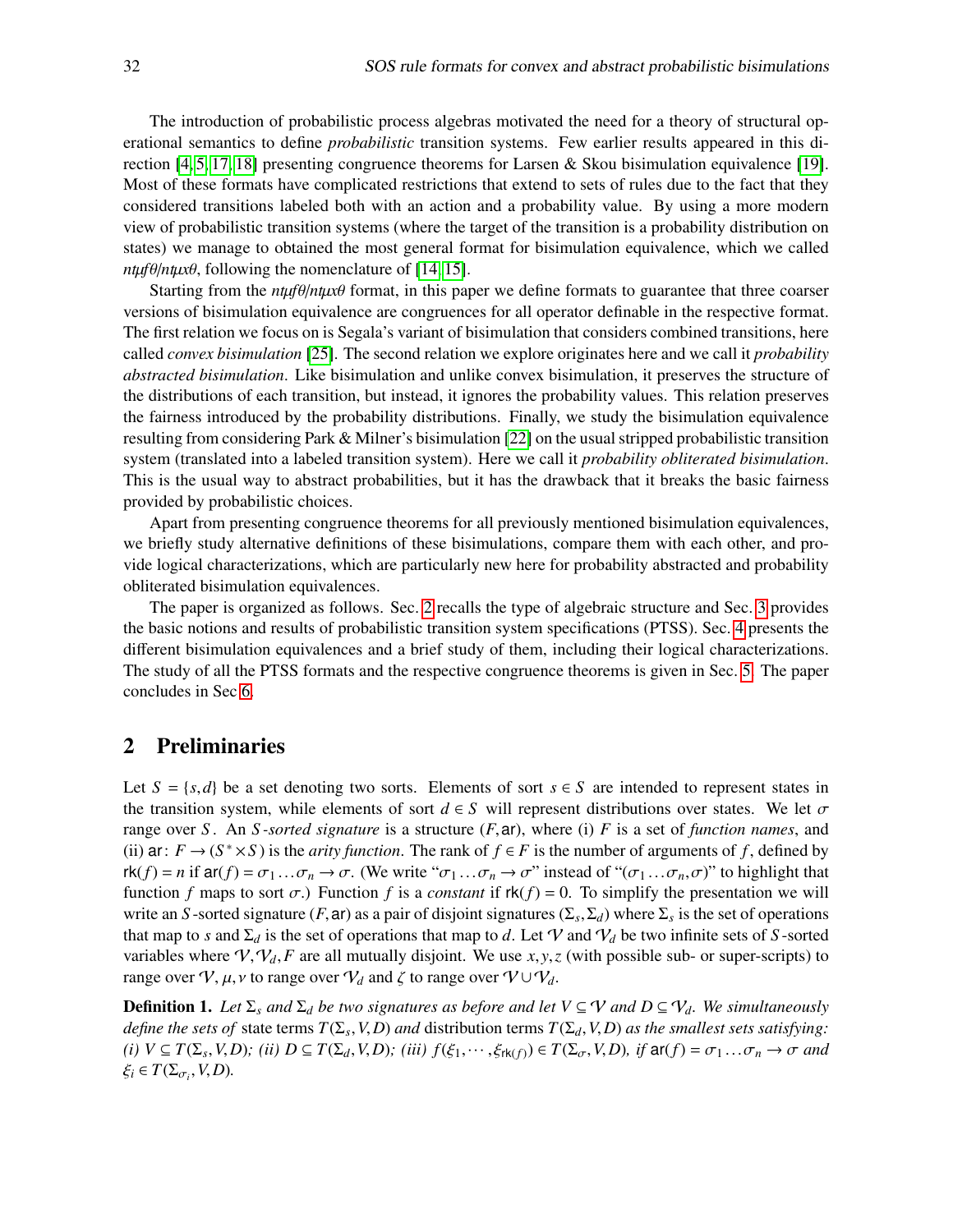We let  $\mathbb{T}(\Sigma) = T(\Sigma_s, \mathcal{V}, \mathcal{V}_d) \cup T(\Sigma_d, \mathcal{V}, \mathcal{V}_d)$  denote the set of all *open terms* and distinguish the sets  $\Sigma = T(\Sigma, \mathcal{V}, \mathcal{V}_d)$  of *open* distribution terms. Similarly  $T(\Sigma_s) = T(\Sigma_s, V, V_d)$  of *open state terms* and  $T(\Sigma_d) = T(\Sigma_d, V, V_d)$  of *open distribution terms*. Similarly,<br>we let  $T(\Sigma) = T(\Sigma_a, \emptyset, \emptyset)$  denote the set of all *closed terms* and distinguish the sets  $T(\Sigma_a) = T(\Sigma_a, \emptyset, \emptyset)$ we let  $T(\Sigma) = T(\Sigma_s, 0, 0) \cup T(\Sigma_d, 0, 0)$  denote the set of all *closed terms* and distinguish the sets  $T(\Sigma_s) = T(\Sigma_s, 0, 0)$  of *closed state terms* and  $T(\Sigma_s) = T(\Sigma_s, 0, 0)$  of *closed distribution terms*. We let t if to  $T(\Sigma_s, \emptyset, \emptyset)$  of *closed state terms* and  $T(\Sigma_d) = T(\Sigma_d, \emptyset, \emptyset)$  of *closed distribution terms*. We let *t*, *t'*, *t*<sub>1</sub>,...<br>range over state terms  $\Theta$ ,  $\Theta'$ ,  $\Theta$ , ange over distribution terms and  $\xi$ ,  $\xi'$ ,  $\xi$ , range over state terms,  $\theta$ ,  $\theta'$ ,  $\theta_1$ ,... range over distribution terms, and  $\xi$ ,  $\xi'$ ,  $\xi_1$ ,... range over any kind of<br>terms. With  $Q(\xi) \subset Q \cup Q$ , we denote the set of variables occurring in term  $\xi$ terms. With  $\mathcal{V}(\xi) \subseteq \mathcal{V} \cup \mathcal{V}_d$  we denote the set of variables occurring in term  $\xi$ .

Let  $\Delta(T(\Sigma_s))$  denote the set of all (discrete) probability distributions on  $T(\Sigma_s)$ . We let  $\pi$  range over  $\Delta(T(\Sigma_s))$ . For each  $t \in T(\Sigma_s)$ , let  $\delta_t \in \Delta(T(\Sigma_s))$  denote the *Dirac distribution*, i.e.,  $\delta_t(t) = 1$  and  $\delta_t(t') = 0$ <br>if *t* and *t'* are not syntactically equal. For  $X \subset T(S)$  we define  $\pi(X) = \sum_{x} \pi(t)$ . The convex combinat if *t* and *t'* are not syntactically equal. For  $X \subseteq T(\Sigma_s)$  we define  $\pi(X) = \sum_{t \in X} \pi(t)$ . The convex combination<br>  $\sum_{t \in \mathcal{X}} n(\pi)$  of a family  $\{\pi_t\}_{t \in \mathcal{X}}$  of probability distributions with  $n_t \in (0, 1]$  and  $\sum_{t \$  $\sum_{i \in I} p_i \pi_i$  of a family  $\{\pi_i\}_{i \in I}$  of probability distributions with  $p_i \in (0,1]$  and  $\sum_{i \in I} p_i = 1$  is defined by  $(\sum_{i \in I} p_i \pi_i)(t) = \sum_{i \in I} (p_i \pi_i(t)).$ <br>The type of signatures y

The type of signatures we consider has a particular construction. We start from a signature Σ*<sup>s</sup>* of functions mapping into sort *s* and construct the signature Σ*<sup>d</sup>* of functions mapping into *d* as follows. For each *f* ∈ *F*<sub>*s*</sub> we include a function symbol  $f$  ∈  $F$ <sub>*d*</sub> with  $ar(f) = d \dots d \rightarrow d$  and  $rk(f) = rk(f)$ . We call *f* the *probabilistic lifting* of *f*. (We use boldface fonts to indicate that a function in  $\Sigma_d$  is the probabilistic lifting of another in  $\Sigma_s$ .) Moreover  $\Sigma_d$  may include any of the following additional operators: (i)  $\delta$  with<br>ority  $2f(\delta) = s \rightarrow d$  and (ii)  $\bigoplus$  [p.] with *I* being a finite or countable infinite index set  $\Sigma$ ,  $n = 1$ arity  $\mathbf{a}(\delta) = s \to d$ , and (ii)  $\bigoplus_{i \in I} [p_i]$ , with *I* being a finite or countable infinite index set,  $\sum_{i \in I} p_i = 1$ ,  $p_i \in (0, 1]$  for all  $i \in I$ , and  $\text{ar}(\bigoplus_{i \in I} [p_i] \cup) = d^{|I|} \to d$ . Notice that if *I* is countably infinite,  $\bigoplus_{i \in I} [p_i] \cup$  is an infinitary operator.

Operators δ and  $\bigoplus_{i\in I} [p_i]$  are used to construct discrete probability functions of countable support:<br>is interpreted as a distribution that assigns probability 1 to the state term t and probability 0 to any  $\delta(t)$  is interpreted as a distribution that assigns probability 1 to the state term *t* and probability 0 to any other term *t'* (syntactically) different from *t*, and  $\bigoplus_{i \in I} [p_i] \theta_i$  represents a distribution that weights with  $p_i$ <br>the distribution represented by the term  $\theta$ . Moreover, a probabilistically lifted operator *f* the distribution represented by the term  $\theta_i$ . Moreover, a probabilistically lifted operator  $f$  is interpreted<br>by properly lifting the probabilities of the operator to terms composed with the operator  $f$ by properly lifting the probabilities of the operands to terms composed with the operator *f* .

Formally, the algebra associated with a probabilistically lifted signature  $\Sigma = (\Sigma_s, \Sigma_d)$  is defined as follows. For sort *s*, it is the freely generated algebraic structure  $T(\Sigma_s)$ . For sort *d*, it is defined by the carrier  $\Delta(T(\Sigma_s))$  and the following interpretation:  $[\![\delta(t)]\!] = \delta_t$  for all  $t \in T(\Sigma_s)$ ,  $[\![\bigoplus_{i \in I} [p_i] \theta_i] \!] = \sum_{i \in I} p_i [\![\theta_i] \!]$ <br>for  $\{ \theta_i \mid i \in I \} \subset T(\Sigma_s)$ ,  $[\![\mathbf{f}(\theta_i - \theta_i) \mathbf{f}](\mathbf{f}(\mathcal{E}_i - \mathcal{E}_i)) \} = \prod_{i \in I} [p_i] \$ for  $\{\theta_i \mid i \in I\} \subseteq \mathsf{T}(\Sigma_d)$ ,  $\llbracket f(\theta_1, \ldots, \theta_{\mathsf{rk}(f)}) \rrbracket (f(\xi_1, \ldots, \xi_{\mathsf{rk}(f)})) = \prod_{\sigma_i = s} \llbracket \theta_i \rrbracket (\xi_i)$  if for all j s.t.  $\sigma_j = d$ ,  $\theta_j = \xi_j$ , and  $[[f(\theta_1,...,\theta_{rk(f)})]](f(\xi_1,...,\xi_{rk(f)})) = 0$  otherwise. Here it is assumed that  $\prod \emptyset = 1$ . Notice that in the semantics of a lifted function *f*, the big product only considers the distributions related to the *s*-sorted positions in *f* , while the distribution terms corresponding to the *d*-sorted positions in *f* should match exactly to the parameters of *f*.

A *substitution*  $\rho$  is a map  $\mathcal{V} \cup \mathcal{V}_d \to \mathbb{T}(\Sigma)$  such that  $\rho(x) \in \mathbb{T}(\Sigma_s)$ , for all  $x \in \mathcal{V}$ , and  $\rho(\mu) \in \mathbb{T}(\Sigma_d)$ , for all  $\mu \in V_d$ . A substitution is closed if it maps each variable to a closed term. A substitution extends to a mapping from terms to terms as usual.

Finally, we remark a general property of distribution terms: let  $f \in \Sigma_s$  with  $\text{ar}(f) = \sigma_1 \dots \sigma_n \to s$ , and let  $\sigma_j = s$ ; then  $f \in \Sigma_d$  is distributive w.r.t. ⊕ in the position *j*, i.e.  $[\![\rho(f(\ldots,\xi_{j-1},\bigoplus_{i\in I}[p_i]\theta_i,\xi_{j+1},\ldots))]$  =  $[\![\sigma(\bigoplus_{i\in I}[p_i]\theta_i,\xi_{j+1},\ldots)]\!]$  $\llbracket \rho(\bigoplus_{i \in I} [p_i] f(\ldots, \xi_{j-1}, \theta_i, \xi_{j+1}, \ldots)) \rrbracket$  for any closed substitution  $\rho$ . The proof follows from the definition of  $\llbracket \top \rrbracket$ . However, potice that  $f$  does not distribute w.r.t.  $\oplus$  in a position  $k$  su of  $\llbracket \Box \rrbracket$ . However, notice that *f* does not distribute w.r.t.  $\oplus$  in a position *k* such that  $\sigma_k = d$ .

## <span id="page-2-0"></span>3 Probabilistic Transition System Specifications

A (probabilistic) transition relation prescribes which possible activity can be performed by a term in a signature. Such activity is described by the label of the action and a probability distribution on terms that indicates the probability to reach a particular new term. We will follow the probabilistic automata style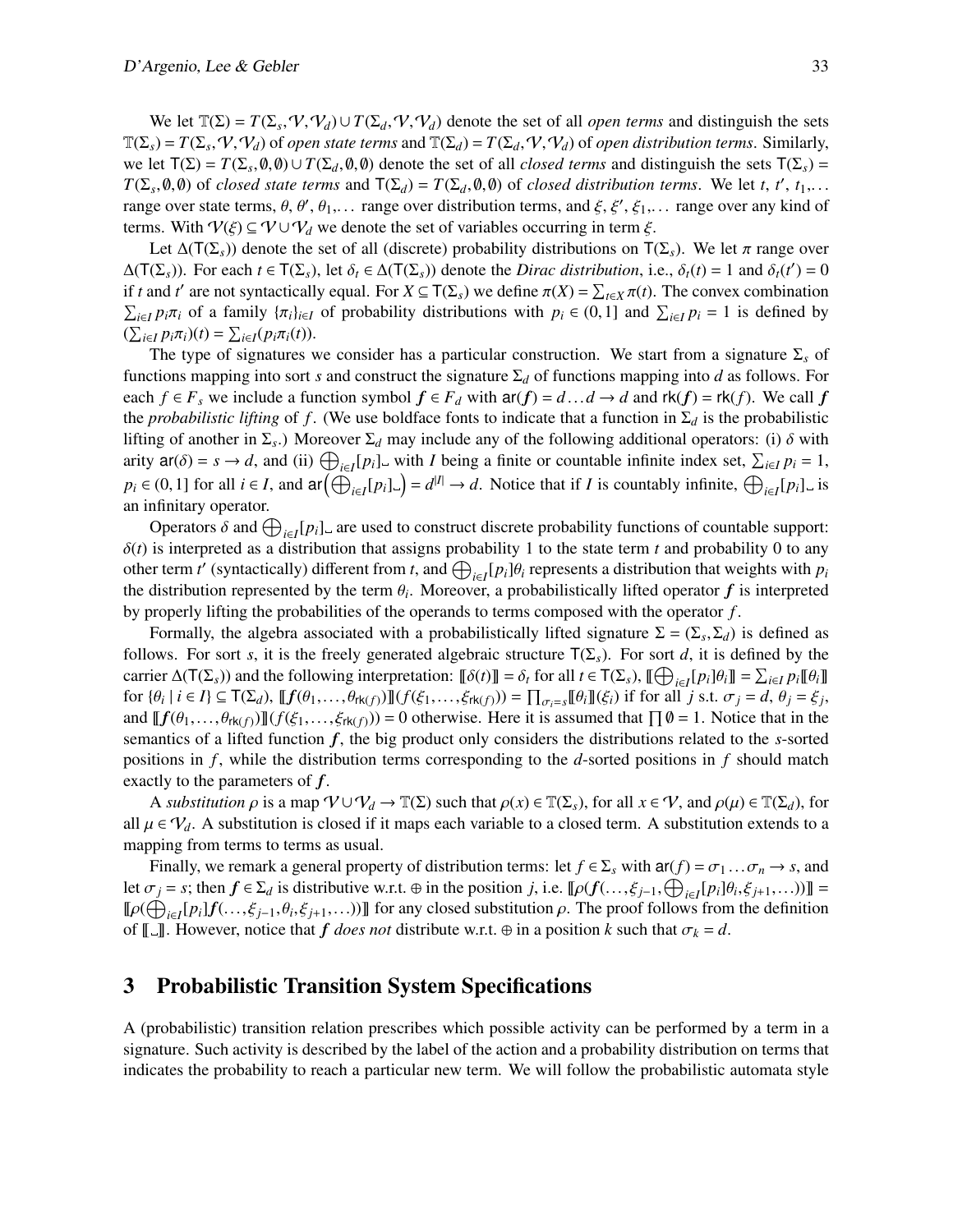of probabilistic transitions [\[25\]](#page-14-8) which are a generalization of the so-called reactive model [\[19\]](#page-14-7).

**Definition 2** (PTS). *A* probabilistic labeled transition system *(PTS) is a triple* ( $T(\Sigma_s)$ ,*A*,→)*, where*  $\Sigma = (\Sigma_s, \Sigma_d)$  *is a probabilistically lifted signature, A is a countable set of actions, and*  $\rightarrow \subseteq T(\Sigma_s) \times A \times A(T(\Sigma_s))$  *is a transition whatime*. We write  $A^{(a)} = \int T(\Sigma_s) d\mathbf{r}$  $\Delta(T(\Sigma_s))$ , is a transition relation. We write  $t \xrightarrow{a} \pi$  for  $(t, a, \pi) \in \rightarrow$ .

Transition relations are usually defined by means of structured operational semantics in Plotkin's style [\[24\]](#page-14-1). For PTS, algebraic characterizations of this style were provided in [\[8,](#page-14-10) [9,](#page-14-11) [21\]](#page-14-12) where the term *probabilistic transition system specification* was used and which we adopt in our paper.

**Definition 3** (PTSS). *A* probabilistic transition system specification *(PTSS) is a triple P* =  $(\Sigma, A, R)$  *where* Σ *is a probabilistically lifted signature, A is a set of labels, and R is a set of rules of the form:*

$$
\{t_k \xrightarrow{a_k} \theta_k \mid k \in K\} \cup \{t_l \xrightarrow{b_l} \mid l \in L\} \cup \{\theta_j(T_j) \bowtie_j q_j \mid j \in J\}
$$

$$
t \xrightarrow{a} \theta
$$

where K, L, J are index sets,  $t, t_k, t_l \in \mathbb{T}(\Sigma_s)$ ,  $a, a_k, b_l \in A$ ,  $T_j \subseteq T(\Sigma_s)$ ,  $\bowtie_j \in \{>, \geq, \leq, \leq\}, q_j \in [0, 1]$  and  $\theta_j, \theta_k, \theta \in \mathbb{T}(\Sigma_d)$ .

Expressions of the form  $t \xrightarrow{a} \theta$ ,  $t \xrightarrow{a}$ , and  $\theta(T) \bowtie p$  are called *positive literal*, *negative literal*, and *positive literal respectively.* For any rule  $r \in R$  literals above the line are called *premises* po *quantitative literal*, respectively. For any rule  $r \in R$ , literals above the line are called *premises*, notation prem(*r*); the literal below the line is called *conclusion*, notation conc(*r*). We denote with pprem(*r*), nprem $(r)$ , and qprem $(r)$  the sets of positive, negative, and quantitative premises of the rule  $r$ , respectively. In general, we allow the sets of positive, negative, and quantitative premises to be infinite.

Substitutions provide instances to the rules of a PTSS that, together with some appropriate machinery, allow us to define probabilistic transition relations. Given a substitution  $\rho$ , it extends to literals as follows:  $\rho(t \xrightarrow{a} \rho(t) \xrightarrow{a} \rho(t) \rightarrow s \rho(\theta(T)) \bowtie p) = \rho(\theta)(\rho(T)) \bowtie p$  (where  $\rho(T) = {\rho(t) | t \in T}$ ), and  $\rho(t \xrightarrow{a} \theta) = \rho(t) \xrightarrow{a} \rho(\theta)$ .<br>We say that r' is a (closed) instance of a rule r if there is a (closed) substitution a so that r' =  $\rho$ 

We say that *r'* is a (closed) instance of a rule *r* if there is a (closed) substitution  $\rho$  so that  $r' = \rho(r)$ .<br>say that  $\rho$  is a proper substitution of r if for all quantitative premises  $\theta(T) \ge \rho$  of r and all  $t \in T$ We say that  $\rho$  is a *proper substitution of r* if for all quantitative premises  $\theta(T) \approx p$  of *r* and all  $t \in T$ ,  $\llbracket \rho(\theta) \rrbracket(\rho(t)) > 0$  holds. We use only this kind of substitution in the paper.

In the rest of the paper, we will deal with models as *symbolic* transition relations in the set  $T(\Sigma_s) \times T(s)$  $A \times T(\Sigma_d)$  rather than the *concrete* transition relations in  $T(\Sigma_s) \times A \times \Delta(T(\Sigma_s))$  required by a PTS. Hence we will mostly refer with the term "transition relation" to the symbolic transition relation. In any case, a symbolic transition relation induces always a unique concrete transition relation by interpreting every target distribution term as the distribution it defines; that is, the symbolic transition  $t \rightarrow \theta$  is interpreted<br>as the seconds transition  $t^a$ . FOL, If the symbolic transition relation tyres system is a model of a PTSS as the concrete transition  $t \xrightarrow{a} [\theta]$ . If the symbolic transition relation turns out to be a model of a PTSS<br>*P*, we say that the induced concrete transition relation defines a PTS associated to *P*. *P*, we say that the induced concrete transition relation defines a PTS associated to *P*.

To define an appropriate notion of model we consider *3-valued models*. A 3-valued model partitions the set  $T(\Sigma_s) \times A \times T(\Sigma_d)$  in three sets containing, respectively, the transition that are known to hold, that are known not to hold, and those whose validity is unknown. Thus, a 3-valued model can be presented as a pair  $\langle CT,PT \rangle$  of transition relations  $CT,PT \subseteq T(\Sigma_s) \times A \times T(\Sigma_d)$ , with  $CT \subseteq PT$ , where CT is the set of transitions that *certainly* hold and PT is the set of transitions that *possibly* hold. So, transitions in PT\CT are those whose validity is unknown and transitions in  $(T(\Sigma_s) \times A \times T(\Sigma_d)) \setminus PT$  are those that certainly do not hold. A 3-valued model  $\langle CT, PT \rangle$  that is justifiably compatible with the proof system defined by a PTSS *P* is said to be *stable* for *P*. (See Def. [5.](#page-4-0))

Before formally defining the notions of proof and 3-valued stable model we introduce some notation. Given a transition relation  $\text{Tr} \subseteq \mathsf{T}(\Sigma_s) \times A \times \mathsf{T}(\Sigma_d)$ ,  $t \xrightarrow{a} \theta$  holds in  $\text{Tr}$ , notation  $\text{Tr} \models t \xrightarrow{a} \theta$ , if  $t \xrightarrow{a} \theta \in \text{Tr}$ ;  $t \stackrel{a}{\rightarrow} holds$  *in* Tr, notation Tr  $\models t \stackrel{a}{\rightarrow}$ , if for all  $\theta \in T(\Sigma_d)$ ,  $t \stackrel{a}{\rightarrow} \theta \notin T$ r. A closed quantitative constraint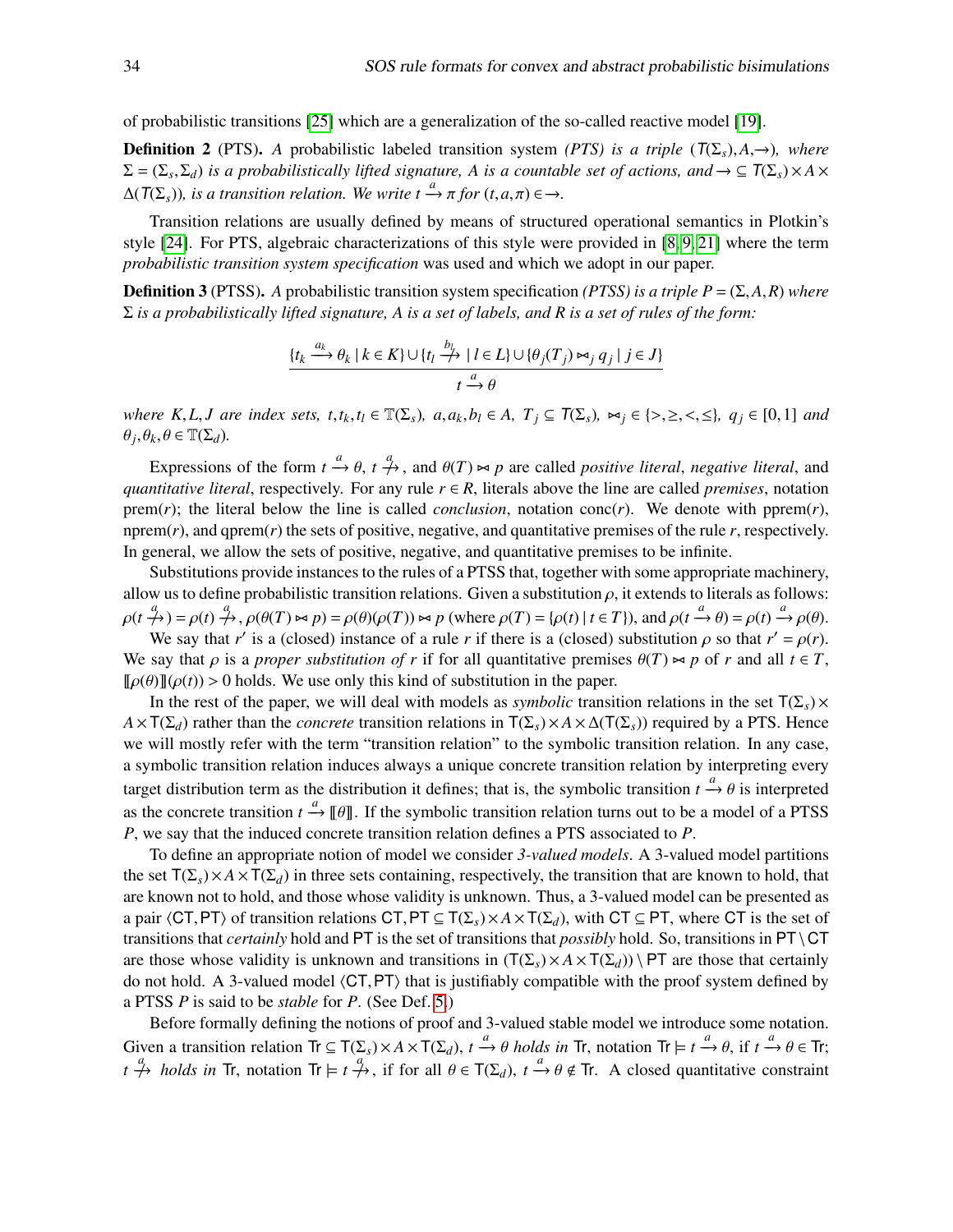$\theta(T) \approx p$  holds in Tr, notation Tr  $\models \theta(T) \approx p$ , if  $\theta \parallel (T) \approx p$ . Notice that the satisfaction of a quantitative constraint does not depend on the transition relation. We nonetheless use this last notation as it turns out to be convenient. Given a set of literals *H*, we write  $Tr \models H$  if for all  $\phi \in H$ ,  $Tr \models \phi$ .

**Definition 4** (Proof). *Let*  $P = (\Sigma, A, R)$  *be a PTSS. Let*  $\psi$  *be a positive literal and let*  $H$  *be a set of literals. A* proof *of a transition rule <sup>H</sup> from P is a well-founded, upwardly branching tree where each node is a literal such that: (i) the root is*  $\psi$ *; and (ii) if*  $\chi$  *is a node and K is the set of nodes directly above*  $\chi$ *, then*<br>and of the following conditions holds: (a)  $K = \emptyset$  and  $\chi \in H$ , or (b)  $\chi = (\theta(T) \times n)$  is a clo *one of the following conditions holds:* (a)  $K = \emptyset$  and  $\chi \in H$ , or (b)  $\chi = (\theta(T) \bowtie p)$  *is a closed quantitative literal such that*  $[\![\theta]\!](T) \Join p$  *holds, or (c)*  $\frac{K}{\chi}$  *is a valid substitution instance of a rule from R.*<br>*H*  $\cdot$ 

*H*<sub>*H*</sub><sup>*l*</sup> is provable from *P*, *notation*  $P \vdash \frac{H}{\mu}$ , *if there exists a proof of*  $\frac{H}{\mu}$  *from P*.

ψ ψ ψ Before, we said that a 3-valued stable model  $\langle CT, PT \rangle$  for a PTSS *P* has to be *justifiably compatible* with the proof system defined by  $P$ . By "compatible" we mean that  $\langle CT, PT \rangle$  has to be consistent with every provable rule. With "justifiable" we require that for each transition in CT and PT there is actually a proof that justifies it. More precisely, we require that (a) for every certain transition in CT there is a proof in *P* such that all negative hypotheses of the proof are known to hold (i.e. there is no possible transition in PT denying a negative hypothesis), and (b) for every possible transition in PT there is a proof in *P* such that all negative hypotheses possibly hold (i.e. there is no certain transition in CT denying a negative hypothesis). This is formally stated in the next definition.

<span id="page-4-0"></span>**Definition 5** (3-valued stable model). *Let P* =  $(\Sigma, A, R)$  *be a PTSS. A tuple*  $\langle CT, PT \rangle$  *with* CT ⊆ PT ⊆  $T(\Sigma_s) \times A \times T(\Sigma_d)$  *is a* 3-valued stable model *for P if for every closed positive literal*  $\psi$ *, (a)*  $\psi \in \text{CT}$  *iff there is a set N of closed negative literals such that*  $P \vdash \frac{N}{\psi}$  *and*  $PT \models N$ *(b)*  $\psi \in \text{PT}$  *iff there is a set N of closed negative literals such that*  $P \vdash \frac{\tilde{N}}{\psi}$  *and*  $\text{CT} \models N$ *.* 

ψ

The least 3-valued stable model of a PTSS can be constructed using induction [\[8,](#page-14-10) [11,](#page-14-13) [12\]](#page-14-14).

**Lemma 1.** Let P be a PTSS. For each ordinal  $\alpha$ , define the pair  $\langle \mathsf{CT}_{\alpha},\mathsf{PT}_{\alpha}\rangle$  as follows:

- CT<sub>0</sub> =  $\emptyset$  *and* PT<sub>0</sub> = T( $\Sigma$ <sub>*s*</sub>)×A × T( $\Sigma$ <sub>*d*</sub>).
- *For every non-limit ordinal* α > <sup>0</sup>*, define:*

$$
CT_{\alpha} = \left\{ t \xrightarrow{\alpha} \theta \mid \text{for some set } N \text{ of negative literals, } P \vdash \frac{N}{t \xrightarrow{\alpha} \theta} \text{ and } PT_{\alpha-1} \models N \right\}
$$
  

$$
PT_{\alpha} = \left\{ t \xrightarrow{\alpha} \theta \mid \text{for some set } N \text{ of negative literals, } P \vdash \frac{N}{t \xrightarrow{\alpha} \theta} \text{ and } CT_{\alpha-1} \models N \right\}
$$

• For every limit ordinal  $\alpha$ , define  $CT_{\alpha} = \bigcup_{\beta < \alpha} CT_{\beta}$  and  $PT_{\alpha} = \bigcap_{\beta < \alpha} PT_{\beta}$ .

*Then: 1. if*  $\beta \le \alpha$ ,  $CT_{\beta} \subseteq CT_{\alpha}$  *and*  $PT_{\beta} \supseteq PT_{\alpha}$ , *and* 2. *there is an ordinal*  $\lambda$  *such that*  $CT_{\lambda} = CT_{\lambda+1}$  *and*  $PT_\lambda = PT_{\lambda+1}$ *. Moreover,*  $\langle CT_\lambda, PT_\lambda \rangle$  *is the least 3-valued stable model for P.* 

PTSSs with least 3-valued stable model that are also a 2-valued model are particularly interesting, since this model is actually the only 3-valued stable model [\[7,](#page-13-1) [13\]](#page-14-15). A PTSS *P* is said to be *complete* if its least 3-valued stable model  $\langle CT, PT \rangle$  satisfies that  $CT = PT$  (i.e., the model is also 2-valued). We associate a probabilistic transition system to each complete PTSS.

**Definition 6.** Let P be a complete PTSS and let  $\langle \text{Tr}, \text{Tr} \rangle$  be its unique 3-valued stable model. We say that Tr *is the* transition relation associated to *P. We also define the* PTS associated to *P as the unique PTS*  $(T(\Sigma_s), A, \rightarrow)$  *such that t*  $\stackrel{a}{\longrightarrow} \pi$  *if and only if t*  $\stackrel{a}{\longrightarrow} \theta \in \text{Tr}$  *and*  $[\![\theta]\!] = \pi$  *for some*  $\theta \in T(\Sigma_d)$ *.*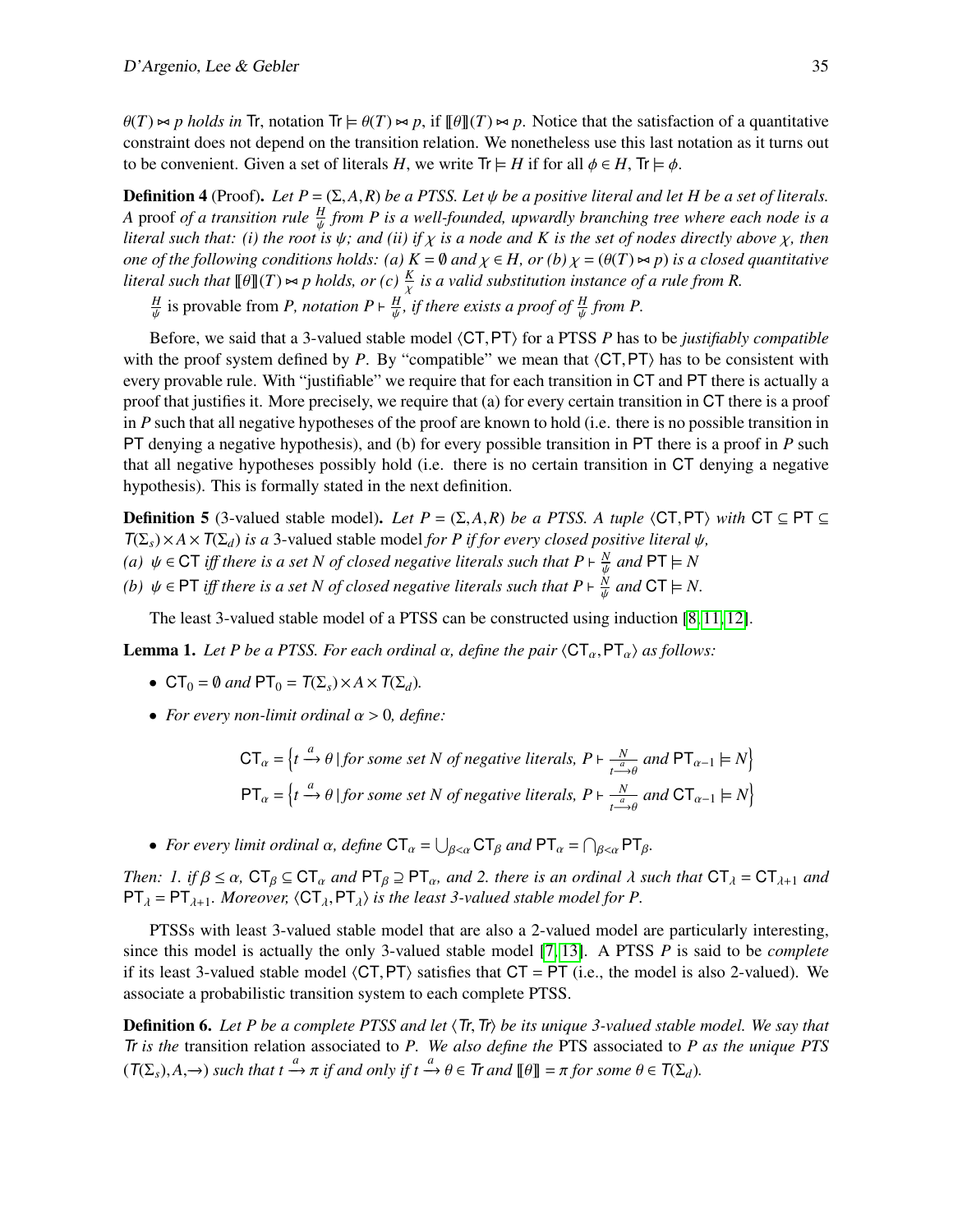The different examples that we give in the rest of the papers are in terms of a basic probabilistic process algebra. We introduce it here, but address the reader to [\[8\]](#page-14-10) for an example of a PTSS with richer operators. Signature  $\Sigma$ <sub>s</sub> contains the constant 0, representing the stop process, for each action  $a \in A$ , a unary probabilistic prefix operators *a*. with arity  $ar(a) = d \rightarrow s$ , and a binary operator +, the alternative composition or sum, with arity  $ar(+) = ss \rightarrow s$ , while  $\Sigma_d$  contains the respective lifted signature,  $\delta$ , and all binary operators  $\bigoplus_{i\in\{1,2\}} [p_i]\theta_i$  which we denote by  $\oplus_p$ . The semantics is defined with the usual rules:

> $a.\mu \xrightarrow{a} \mu$  $\frac{a}{a}$  $x + y \xrightarrow{a} \mu$  $y \xrightarrow{a} \mu$  $x + y \xrightarrow{a} \mu$

## <span id="page-5-0"></span>4 Bisimulation relations

This work revolves around four different types of bisimulation relations: (i) the usual *(strong) bisimulation* [\[19\]](#page-14-7) relation on probabilistic system, in which each probabilistic transition should be matched with a single probabilistic transition so that the distributions of both transitions agree on the probabilities of jumping into equivalent states; (ii) the *convex bisimulation* [\[25\]](#page-14-8) relation, in which the matching is performed instead with a convex combination of transition relations; (iii) the *probability abstracted bisimulation*, in which the matching is performed by a single transition so that the distributions of both transitions agree on jumping to the same equivalent classes of states but not necessarily with the same probability value; and (iv) the *probabilistic obliterated bisimulation*, which represents the usual bisimulation [\[22\]](#page-14-9) once the probabilistic transition system is abstracted into a traditional labeled transition system in the usual way.

To our knowledge, the probability abstracted bisimulation originates here. Its intention is to strictly preserve the probabilistic structure of a system without caring about the probability values. Thus, probability abstracted bisimulation is consistent with any bisimulation preserving quantitative properties that only tests for positive quantifications, rather than a particular value. Instead, this kind of properties are not preserved by the probabilistic obliterated bisimulation as it is shown below in this section.

In the following we introduce all these relations and discuss their relationship as well as alternative definitions. For the rest of the section we assume given a PTS  $P = (T(\Sigma_s), A, \rightarrow)$ .

Given a relation  $R \subseteq T(\Sigma_s) \times T(\Sigma_s)$ , a set  $Q \subseteq T(\Sigma_s)$  is *R-closed* if for all  $t \in Q$  and  $t' \in T(\Sigma_s)$ ,  $t \in R$  *t'* implies *t*<sup>'</sup> ∈ *Q* (i.e. R(*Q*) ⊆ *Q*). It is easy to verify that if two relations R, R<sup>'</sup> ⊆ T( $\Sigma$ <sub>*s*</sub>) × T( $\Sigma$ <sub>*s*</sub>) are such that  $B' ⊂ B$  then if  $O ⊂ T(S)$  is R-closed it is also  $B'$ -closed  $R' \subseteq R$ , then if  $Q \subseteq T(\Sigma_s)$  is R-closed, it is also R'-closed.

**Definition 7.** *A relation*  $R \subseteq T(\Sigma_s) \times T(\Sigma_s)$  *is a* bisimulation *if it is symmetric and for all t*,*t*<sup>*'*</sup> ∈  $T(\Sigma_s)$ ,<br>a ⊆ A curd = ⊆ A( $T(\Sigma_s)$ ) ≤  $R$  d' su d t <sup>a</sup> c = involvements that there with  $T' \subseteq A(T(\Sigma_s))$  at d'  $a \in A$ , and  $\pi \in \Delta(T(\Sigma_s))$ , t  $R$  *t'* and  $t \xrightarrow{a} \pi$  imply that there exists  $\pi' \in \Delta(T(\Sigma_s))$  *s.t.*  $t' \xrightarrow{a} \pi'$  and  $\pi R \pi'$ ,<br>where  $\pi R \pi'$  if and only if for all  $R$ -closed  $O \subset T(S \setminus \pi(O) - \pi'(O))$ . The relation  $\infty$  cal *where*  $\pi$  **R** $\pi'$  if and only if for all **R**-closed  $Q \subseteq T(\Sigma_s)$ ,  $\pi(Q) = \pi'(Q)$ . The relation  $\sim$ , called bisimilarity or bisimulation equivalence is defined as the smallest relation that includes all bisimulations. *or* bisimulation equivalence*, is defined as the smallest relation that includes all bisimulations.*

A *combined transition t*  $\stackrel{a}{\rightarrow}{}_{c}\pi$  is defined whenever there is a family  $\{\pi_i\}_{i\in I} \subseteq \Delta(T(\Sigma_s))$  and a family  $\{p_i\}_{i\in I} \subseteq [0,1]$  such that  $t \xrightarrow{a} \pi_i$  for all  $i \in I$ ,  $\sum_{i\in I} p_i = 1$  and  $\pi = \sum_{i\in I} p_i \pi_i$ .

**Definition 8.** *A relation*  $R \subseteq T(\Sigma_s) \times T(\Sigma_s)$  *is a* convex bisimulation *if it is symmetric and for all t*,*t'* ∈  $T(\Sigma_s)$ , s ∈ *A*  $T(\Sigma_s)$ , s ∈ *A*  $(T(\Sigma_s))$ ,  $T(\Sigma_s)$ ,  $T(\Sigma_s)$ , s ∈ *A*  $T(\Sigma_s)$ , s ∈ *A*  $T(\Sigma_s)$ , s ∈ *A*  $T(\Sigma_s)$ ,  $a \in A$ , and  $\pi \in \Delta(T(\Sigma_s))$ , t R t' and  $t \xrightarrow{a} \pi$  imply that there exists  $\pi' \in \Delta(T(\Sigma_s))$  *s.t.*  $t' \xrightarrow{a} c \pi'$  and  $\pi \in \mathbb{R}$  and  $\pi'$ . The relation  $\infty$  called convex bisimilarity or convex bisimulation equi π <sup>R</sup> π 0 *. The relation* ∼*c, called* convex bisimilarity *or* convex bisimulation equivalence*, is defined as the smallest relation that includes all convex bisimulations.*

<span id="page-5-1"></span>**Definition 9.** A relation  $R \subseteq T(\Sigma_s) \times T(\Sigma_s)$  *is a* probability abstracted bisimulation *if it is symmetric and for all*  $t, t' \in T(\Sigma_s)$ ,  $a \in A$ , and  $\pi \in \Delta(T(\Sigma_s))$ ,  $t \in \mathbb{R}^d$  *and*  $t \xrightarrow{a} \pi$  *imply that there exists*  $\pi' \in \Delta(T(\Sigma_s))$  *s.t.*  $t' \xrightarrow{a} \pi'$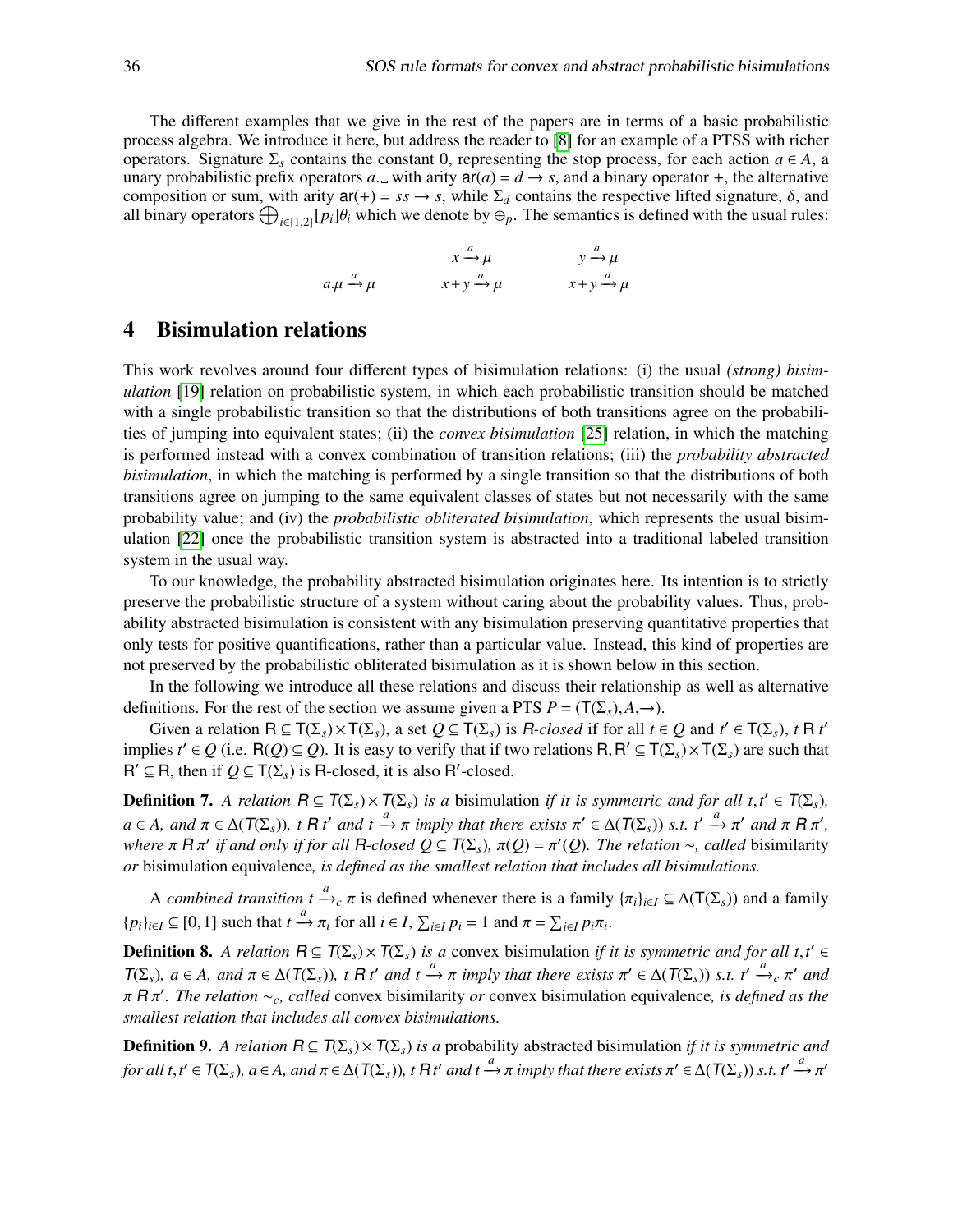*and for all* R-closed  $Q \subseteq T(\Sigma_s)$ ,  $\pi(Q) > 0$  *iff*  $\pi'(Q) > 0$ . The relation ∼*a, called* probability abstracted<br>bisimilarity or probability abstracted bisimulation equivalence *is defined as the smallest relation that* bisimilarity *or* probability abstracted bisimulation equivalence*, is defined as the smallest relation that includes all probability abstracted bisimulations.*

Notice that the transfer property in this last case follows the same structure as the bisimulation, only that it only requires that  $\pi(Q) > 0$  iff  $\pi'(Q) > 0$  for all *R*-closed, instead of  $\pi(Q) = \pi'(Q)$ .

**Definition 10.** *A relation*  $R \subseteq T(\Sigma_s) \times T(\Sigma_s)$  *is a* probability obliterated bisimulation *if it is symmetric and for all*  $t, t' \in T(\Sigma_s)$ ,  $a \in A$ , and  $\pi \in \Delta(T(\Sigma_s))$ ,  $t \in R t'$  and  $t \xrightarrow{a} \pi$  *imply that for all*  $R$ *-closed*  $Q \subseteq T(\Sigma_s)$ *with*  $\pi(Q) > 0$ , there exists  $\pi' \in \Delta(T(\Sigma_s))$  *s.t.*  $t' \stackrel{a}{\rightarrow} \pi'$  and  $\pi'(Q) > 0$ . The relation ∼<sub>*o*</sub>, called probability obliterated bisimulation equivalence *is defined as the smallest* obliterated bisimilarity *or* probability obliterated bisimulation equivalence*, is defined as the smallest relation that includes all probability obliterated bisimulations.*

Compare this last definition with Def. [9.](#page-5-1) While for probability abstracted bisimulation we require that there is a single matching transition  $t' \stackrel{a}{\rightarrow} \pi'$  so that  $\pi'$  gives some positive probability to all *R*-closed sets exactly whenever  $\pi$  does, the definition of probability obliterated bisimulation permits to choose different matching transitions for each *R*-closed set that measures positively on  $\pi$ .

It is well known that ∼ and ∼*<sup>c</sup>* are equivalences relations and that they also are, respectively, a bisimulation relation and a convex bisimulation relation. The fact that ∼*<sup>o</sup>* is also an equivalence relation and itself a probability obliterated bisimulation follows from Lemma [4](#page-6-0) which state that it agrees with Park & Milner's bisimulation. The same properties can be proven for probability abstracted bisimulation:

Lemma 2. ∼*<sup>a</sup> is an equivalence relation and is itself a probability abstracted bisimulation.*

Similarly to the bisimulation [\[3,](#page-13-7) Prop 3.4.4], the probability abstracted bisimulation has a characterization in terms of an *abstract* weight function. This alternative characterization is the one used in the proof of Theorem [4](#page-11-0) and that is why we present it in this paper.

Given a relation  $R \subseteq T(\Sigma_s) \times T(\Sigma_s)$ , we define  $\equiv_{R}^{w} \in \Delta(T(\Sigma_s)) \times \Delta(T(\Sigma_s))$  as follows. For all  $\pi, \pi' \in$ <br>  $(\Sigma_s) \times \pi = w \pi'$  if there is an *abstract weight function*  $w : (T(\Sigma_s) \times T(\Sigma_s)) \to [0, 1]$  is t for all  $t \neq T(\Sigma_s)$  $\Delta(\mathsf{T}(\Sigma_s)), \pi \equiv^w_{\mathsf{R}}$ <br>(i)  $w(t, \mathsf{T}(\Sigma_s))$ (i)  $w(t, T(\Sigma_s)) > 0$  iff  $\pi(t) > 0$ , (ii)  $w(T(\Sigma_s), t') > 0$  iff  $\pi'(t') > 0$ , and (iii)  $w(t, t') > 0$  implies  $t \in \mathbb{R}$  *t'*. if there is an *abstract weight function w* : (T(Σ<sub>*s*</sub>)×T(Σ<sub>*s*</sub>)) → [0,1] s.t. for all *t*,*t*<sup>'</sup> ∈ T(Σ<sub>*s*</sub>),<br>0 iff  $\pi(t) > 0$  (ii)  $w(T(S \setminus t') > 0$  iff  $\pi'(t') > 0$  and (iii)  $w(t, t') > 0$  implies t B t<sup>'</sup>

**Lemma 3.** For all  $t, t' \in T(\Sigma_s)$ ,  $t \sim_a t'$  if and only if there is a symmetric relation  $R \subseteq T(\Sigma_s) \times T(\Sigma_s)$  with the symmetric relation  $R \subseteq T(\Sigma_s) \times T(\Sigma_s)$  with *t* R *t'* such that for all  $t_1, t_2 \in T(\Sigma_s)$ ,  $a \in A$ , and  $\pi_1 \in \Delta(T(\Sigma_s))$ ,  $t_1$  R  $t_2$  and  $t_1 \xrightarrow{a} \pi_1$  *imply that there exists*  $\pi_2 \in \Delta(T(\Sigma_s))$  *s.t.*  $t_2 \xrightarrow{a} \pi_2$  *and*  $\pi_1 \equiv^w_R \pi_2$ *.* 

The next lemma shows that the probability obliterated bisimulation agrees with Park & Milner's bisimulation. Denote  $t \stackrel{a}{\rightsquigarrow} t'$  iff there is  $\pi$  such that  $t \stackrel{a}{\rightarrow} \pi$  and  $\pi(t') > 0$ . Notice that this notation precisely defines the usual abstraction of probabilistic transition systems into labeled transition systems in which all information regarding the probability distribution is lost except from the fact that one state can reach another state with positive probability after a transition.

<span id="page-6-0"></span>**Lemma 4.** For all  $t, t' \in T(\Sigma_s)$ ,  $t \sim_o t'$  iff there is a symmetric relation  $R \subseteq T(\Sigma_s) \times T(\Sigma_s)$  with t R t<sup>t</sup> s.t. for *all*  $t_1, t_2, t'_1$  $\mathcal{L}_1' \in T(\Sigma_s)$  and  $a \in A$ ,  $t_1 R t_2$  and  $t_1 \stackrel{a}{\leadsto} t_1'$  $\frac{a}{1}$  *imply that there exists t*<sub>2</sub>  $\in$   $\mathcal{T}(\Sigma_s)$  *s.t.*  $t_2 \rightsquigarrow t_2'$  $\frac{1}{2}$  and  $t_1'$  R  $t_2'$ 2 *.*

Finally we state the relation among the different bisimulations

**Lemma 5.** *The following inclusions hold and are proper:*  $\sim \subseteq \sim_c \subseteq \sim_o$  *and*  $\sim \subseteq \sim_a \subseteq \sim_o$ *. Besides*  $\sim_c$  *and* ∼*<sup>a</sup> are incomparable.*

In fact the results can be proved stronger as we explain in the following. Any bisimulation relation is also a convex bisimulation, which follow from the fact that  $t \xrightarrow{a} \pi$  implies  $t \xrightarrow{a} c \pi$ . Any convex bisimulation is also a probability obliterated bisimulation since  $t \xrightarrow{a} c \pi$  with  $\pi(Q) > 0$  implies that there is a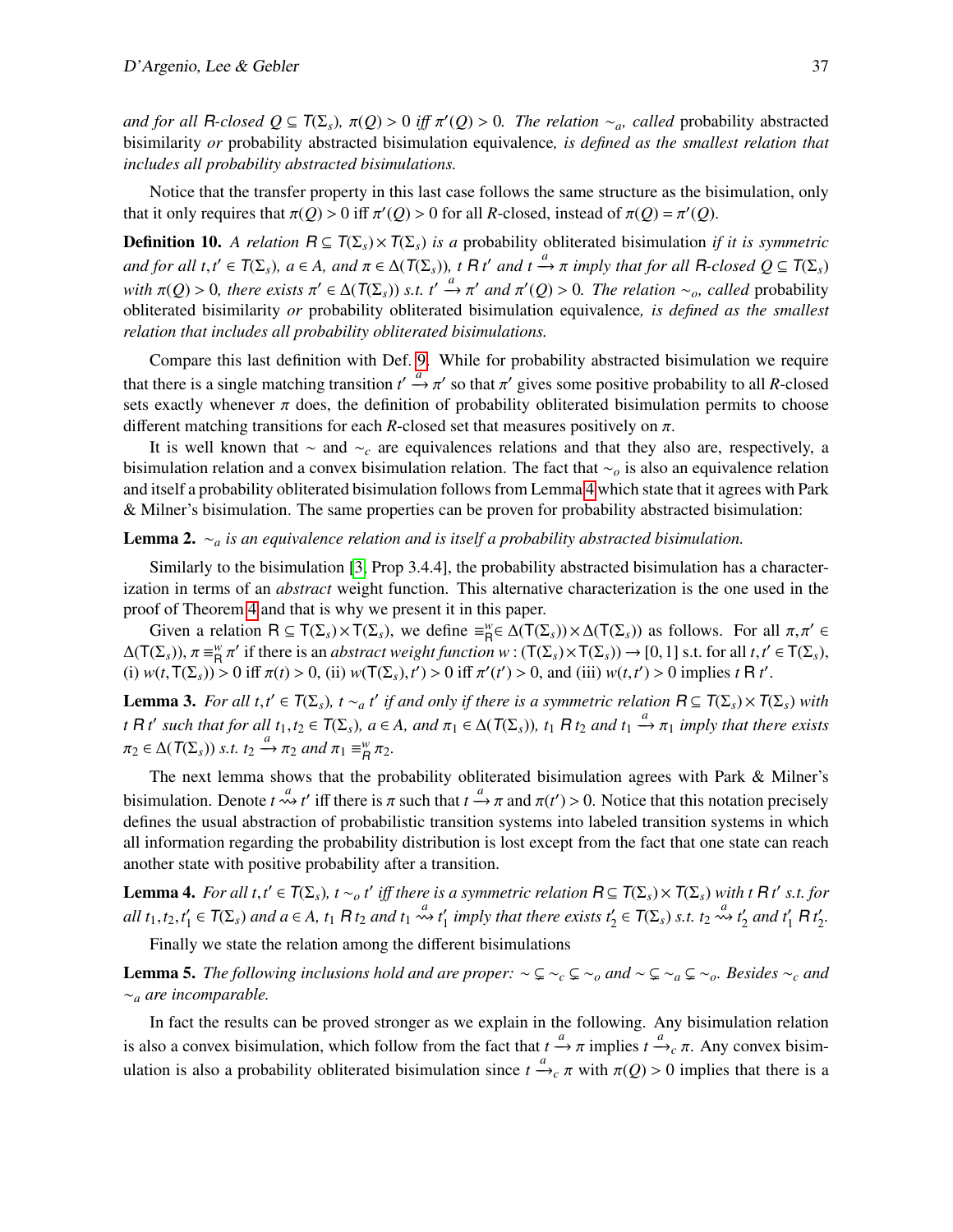$\pi$  R  $\pi'$  implies  $\pi(Q) > 0$  iff  $\pi'(Q) > 0$  for all R-closed *Q*. Finally, any probability abstracted bisimulation<br>is also a makehility abligated bisimulation since for a since read B, the mister as of a  $\pi'$  at  $\pi''$ such that  $t \to \pi'$  and  $\pi'(Q) > 0$ . Any bisimulation is also a probability abstracted bisimulation since<br> $R \pi'$  implies  $\pi(Q) > 0$  iff  $\pi'(Q) > 0$  for all R closed Q. Finally, any probability abstracted bisimulation is also a probability obliterated bisimulation since, for a given π and R, the existence of a π' s.t.  $t' \stackrel{a}{\rightarrow} \pi'$ <br>and  $\pi$ (*O*) > 0 iff  $\pi'$ (*O*) > 0 for all B closed *O* guarantees that for all B closed *O* with and  $\pi(Q) > 0$  iff  $\pi'(Q) > 0$  for all R-closed *Q*, guarantees that, for all R-closed *Q* with  $\pi(Q) > 0$  there is  $a \pi'$  s.t.  $t' \stackrel{a}{\rightarrow} \pi'$  and  $\pi'(Q) > 0$ .

Notice that  $t_1 = a(0,0) + a(0,0)$  and  $t_2 = t_1 + a(0,0) + a(0,0)$  are convex bisimilar but not probability abstracted bisimilar. Besides, notice that  $t_3 = a($ *b***.0**⊕0.5 *c***.0**) and  $t_4 = a($ *b***.0**⊕0.1 *c***.0**) are probability abstracted bisimilar but not convex bisimilar. These examples not only show that ∼*<sup>c</sup>* and ∼*<sup>a</sup>* are incomparable, but also that all stated inclusions are proper.

In the rest of the section we present logical characterizations for the different bisimulation equivalences. This work has already been done for bisimulation [\[10,](#page-14-16) [16\]](#page-14-17) and convex bisimulation [\[16\]](#page-14-17). We adopt here the two-level logic style of [\[10\]](#page-14-16).

We define the logic  $\mathcal{L}_b$  as the set of all formulas with the following syntax:

$$
\phi := \top \mid \langle a \rangle \psi \mid \langle a \rangle_c \psi \mid \bigwedge_{i \in I} \phi_i \mid \neg \phi \qquad \psi := [\phi]_p \mid \bigcap_{i \in I} \psi_i
$$

where  $a \in A$ ,  $p \in [0,1] \cap \mathbb{Q}$ , and *I* is any index set. The logic  $\mathcal{L}_c$  contains all formulas of  $\mathcal{L}_b$  without the modality  $\langle a \rangle$ . The logic  $\mathcal{L}_a$  contains all formulas of  $\mathcal{L}_b$  without modalities  $\langle a \rangle_c$  and  $[-]_p$  for all  $p > 0$ (i.e. it only accepts  $\lbrack - \rbrack_0$  among this type of modalities.) Finally, the logic  $\mathcal{L}_o$  contains all formulas of  $\mathcal{L}_a$ without  $\bigcap_{i \in I}$  –  $\cdot$ 

The semantics of  $\mathcal{L}_b$  is defined with the satisfaction relation  $\models$  on a PTS  $P = (T(\Sigma_s), A, \rightarrow)$  as follows.

(i)  $t \models \top$  for all  $t \in \mathsf{T}(\Sigma_s)$  (v)  $t \models \neg \phi$  if  $t \not\models \phi$ (ii)  $t \models \langle a \rangle \psi$  if there is  $t \xrightarrow{a} \pi$  s.t.  $\pi \models \psi$  (vi)  $\pi \models [\phi]_p$  if  $\pi({t \in T(\Sigma_s) | t \models \phi}) > p$ (iii)  $t \models \langle a \rangle_c \psi$  if there is  $t \xrightarrow{a} c \pi$  s.t.  $\pi \models \psi$  (vii)  $\pi \models \prod_{i \in I} \psi_i$  if  $\pi \models \psi_i$  for all  $i \in I$ (iv)  $t \models \bigwedge_{i \in I} \phi_i$  if  $t \models \phi_i$  for all  $i \in I$ 

The semantics of the other logics is defined in the same way but restricted to the respective operators.

For  $\chi \in \{b, c, a, o\}$ , let  $\mathcal{L}_{\chi}(t) = \{\phi \in \mathcal{L}_{\chi} \mid t \models \phi\}$ , for all  $t \in \mathsf{T}(\Sigma_s)$ , and  $\mathcal{L}_{\chi}(\pi) = \{\psi \in \mathcal{L}_{\chi} \mid \pi \models \psi\}$ , for all  $\pi \in \Delta(T(\Sigma_s))$ . We write  $t_1 \sim \mathcal{L}_\chi t_2$  iff  $\mathcal{L}_\chi(t_1) = \mathcal{L}_\chi(t_2)$  and  $\pi_1 \sim \mathcal{L}_\chi \pi_2$  iff  $\mathcal{L}_\chi(\pi_1) = \mathcal{L}_\chi(\pi_2)$ . Then, we have the following characterization theorem.

**Theorem 1.** *For all*  $\chi \in \{b, c, a, o\}$  *and for all*  $t_1, t_2 \in T(\Sigma_s)$ ,  $t_1 \sim_{\chi} t_2$  *iff*  $t_1 \sim_{\mathcal{L}_{\chi}} t_2$  (where  $\sim_b = \sim$ ).

Let  $t_1$ ,  $t_2$ ,  $t_3$ , and  $t_4$  be as before. Recall  $t_1 \sim_c t_2$  and  $t_3 \sim_a t_4$ . Notice that  $\langle a \rangle (\langle \phi \rangle \top)_{0.5} \sqcap [\langle c \rangle \top]_{0.5}$ distinguish  $t_1$  from  $t_2$ , while  $\langle a \rangle_c([\langle b \rangle \top]_{0.5} \cap [\langle c \rangle \top]_{0.5})$  is satisfied by both  $t_1$  and  $t_2$ . That is why  $\langle a \rangle$ <sub>-</sub> is not an operator of  $\mathcal{L}_c$ . Notice  $[\langle b \rangle \top]_{0.5}$  distinguishes the distribution  $[\![b.0\oplus_{0.5} c.0]\!]$  from  $[\![b.0\oplus_{0.1} c.0]\!]$ , while  $[\langle b \rangle \top]_0$  does not (but it does distinguish them from e.g.  $[\![c.0]\!]$ ). Thus  $\langle a \rangle [\langle b \rangle \top]_{0.5}$  distinguishes  $t_3$  from  $t_4$ . That is why  $\Box_p$  is not an operator of  $\mathcal{L}_a$  if  $p > 0$ . Finally, notice that  $\langle a \rangle (\langle \phi \rangle \top]_0 \sqcap [\langle c \rangle \top]_0$ distinguishes  $t_5 = a(0.0 \oplus 0.5 c.0)$  from  $t_6 = a.b.0 + a.c.0$ , and observe that  $t_5 \sim b.6$ . However, neither  $\langle a \rangle [\langle b \rangle \top]_0$  nor  $\langle a \rangle [\langle c \rangle \top]_0$  can distinguish them. That is why  $\prod_{i \in I} I_i$  is not an operator of  $\mathcal{L}_o$ .

#### <span id="page-7-0"></span>5 Formats

In this section we introduce rule and specification formats that guarantee that each bisimulation equivalences discussed in the previous section is a congruence for every operator whose semantics is defined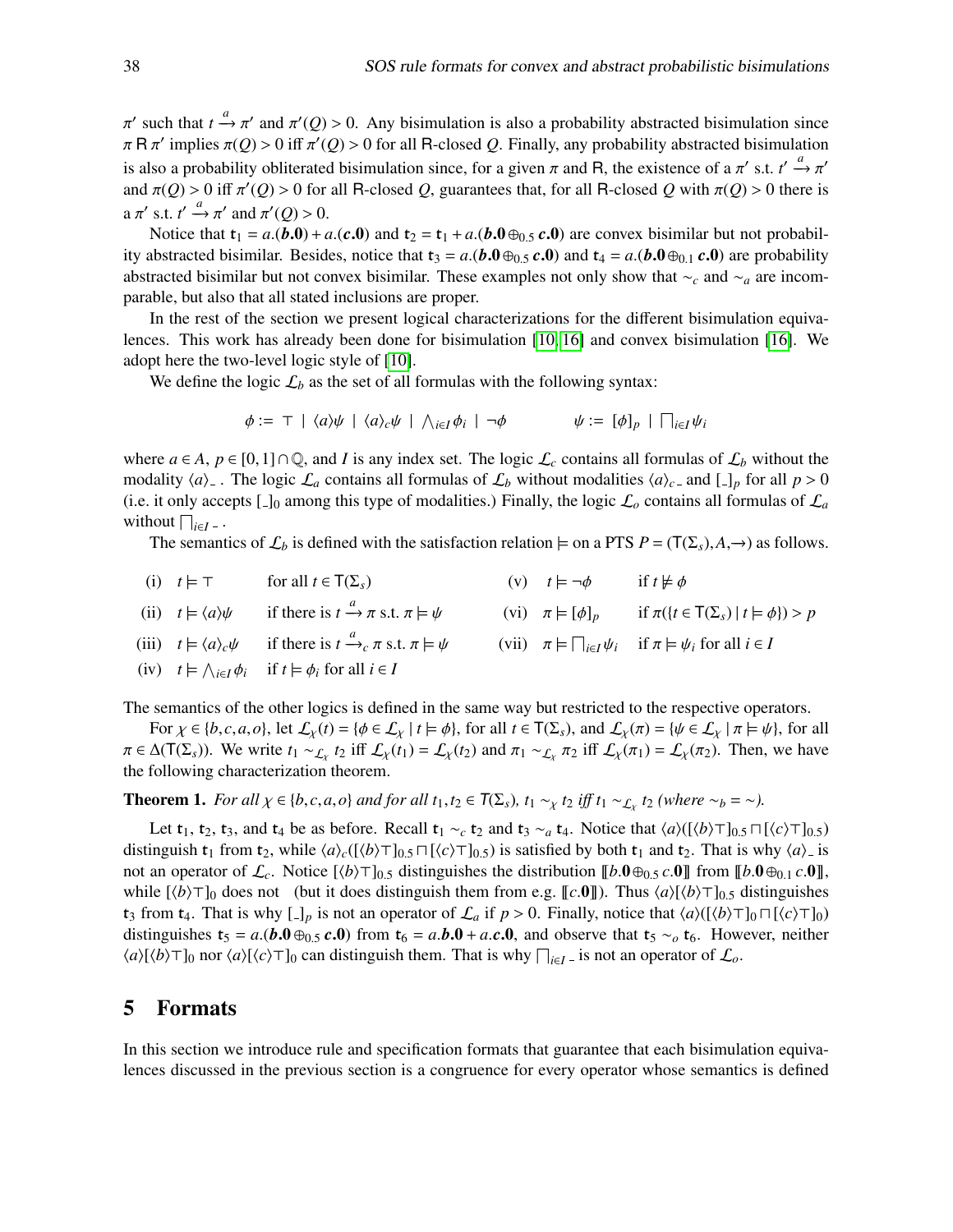within the respective rule of the specification format. In particular, the format  $n \mu \theta / n \mu x \theta$ , which ensures that bisimulation equivalence is a congruence for all operator in such format, has been already introduced in [\[9\]](#page-14-11) and finally revised in [\[8\]](#page-14-10). We present here its more general form.

The following definition is important to ensure a symmetric treatment of variables and terms within the format. Let  ${Y_l}_{l \in L}$  be a family of sets of state term variables with the same cardinality. The *l*-th element of a tuple  $\vec{y}$  is denoted by  $\vec{y}(l)$ . For a set of tuples  $T = {\{\vec{y}_i \mid i \in I\}}$  we denote the *l*-th projection<br>by  $\Gamma_l(T) = {\{\vec{x}_l(t)\mid i \in I\}}$ . Fix a set  $\text{Diag}(V_i)_{i \in I} \subset \Pi$ . *V*, such that: (i) for all  $l \in I$ , by  $\Pi_l(T) = \{\vec{y}_i(l) | i \in I\}$ . Fix a set  $Diag\{Y_l\}_{l \in L} \subseteq \prod_{l \in L} Y_l$  such that: (i) for all  $l \in L$ ,  $\Pi_l(\text{Diag}\{Y_l\}_{l \in L}) = Y_l$ ;<br>and (ii) for all  $\vec{y}_l \cdot \vec{y}_l \in \text{Diag}\{Y_l\}_{l \in L}$ ,  $(\exists l \in L, \vec{y}_l(D) \rightarrow \vec{y}_l - \vec{y}_l(D)) \rightarrow \vec{y}_l - \vec$ and (ii) for all  $\vec{y}, \vec{y'} \in \text{Diag}\{Y_l\}_{l \in L}$ ,  $(\exists l \in L : \vec{y}(l) = \vec{y'}(l)) \Rightarrow \vec{y} = \vec{y'}$ . Property (ii) ensures that different types  $\vec{y}, \vec{y'} \in \text{Diag}(Y_l)$ ,  $\vec{y}$  all positions and by property (i) every variable of ever tuples  $\vec{y}$ ,  $\vec{y}' \in \text{Diag}\{Y_l\}_{l \in L}$  differ in all positions, and by property (i) every variable of every  $Y_l$  is used in<br>(exactly) one  $\vec{y} \in \text{Diag}(Y_l)$ .  $\therefore$  Digg stands for "diagonal" following the intuition tha (exactly) one  $\vec{y} \in \text{Diag}\{Y_l\}_{l \in L}$ . Diag stands for "diagonal", following the intuition that each  $\vec{y}$  represents a coordinate in the space  $\prod_{l\in L} Y_l$ , so that Diag $\{Y_l\}_{l\in L}$  can be seen as the line that traverses the main diagonal of the space. Therefore, notice that, for  $Y_l = \{y_l^0, y_l^1, y_l^2, \ldots\}$ , a possible definition for the set Diag $\{Y_l\}_{l \in L}$  is  $\{f_l^0, g_l^0, g_l^0, \ldots, g_l^0\}$  ( $g_l^1, g_l^2, g_l^2, \ldots, g_l^2\}$ ) In addition, we use the following n  $\{(y_1^0, y_2^0, \ldots, y_L^0), (y_1^1, y_2^1, \ldots, y_L^1), (y_1^2, y_2^2, \ldots, y_L^2), \ldots\}$ . In addition, we use the following notation:  $t(\zeta_1, \ldots, \zeta_n)$ denotes a term that only has variables in the set  $\{\zeta_1,\ldots,\zeta_n\}$ , that is  $\mathcal{V}(t(\zeta_1,\ldots,\zeta_n)) \subseteq \{\zeta_1,\ldots,\zeta_n\}$ , and moreover,  $t(\zeta_1')$  $T'_1, \ldots, T'_n$  denotes the same term as  $t(\zeta_1, \ldots, \zeta_n)$  in which each variable  $\zeta_i$  has been replaced by  $\zeta_i'$ *i* .

<span id="page-8-6"></span>**Definition 11.** Let  $P = (\Sigma, A, R)$  be a PTSS. A rule  $r \in R$  is in nty fermat if it has the following form

$$
\underbrace{\bigcup_{m\in M}\{t_m(\vec{z})\xrightarrow{a_m}\mu_m^{\vec{z}}\mid \vec{z}\in\mathcal{Z}\}\cup\bigcup_{n\in N}\{t_n(\vec{z})\xrightarrow{b_n}\mid \vec{z}\in\mathcal{Z}\}\cup\{\theta_l(Y_l)\unrhd_{l,k}p_{l,k}\mid l\in L,k\in K_l\}}_{f(\zeta_1,\ldots,\zeta_{rk(f)})\xrightarrow{a}\theta}
$$

with  $\sum_{l,k} \in \{>,\geq\}$  for all  $l \in L$  and  $k \in K_l$ , and  $\mathcal{Z} = \text{Diag}\{Y_l\}_{l \in L} \times \prod_{\zeta \in W} \{\zeta\}$ , with  $W \subseteq \mathcal{V} \cup \mathcal{V}_d \setminus \bigcup_{l \in L} Y_l$ , In addition, it has to satisfy the following conditions: *addition, it has to satisfy the following conditions:*

- <span id="page-8-3"></span>*1. Each set Y<sub>l</sub> should be at least countably infinite, for all*  $l \in L$ *, and the cardinality of L should be strictly smaller than that of the Yl's.*
- <span id="page-8-0"></span>*2. All variables*  $\zeta_1, \ldots, \zeta_{rk(f)}$  *are different.*
- <span id="page-8-1"></span>*3.* All variables  $\mu_{m}^{\vec{z}}$ , with  $m \in M$  and  $\vec{z} \in \mathcal{Z}$ , are different and  $\{\zeta_1, \ldots, \zeta_{rk(f)}\} \cap \{\mu_{m}^{\vec{z}} \mid \vec{z} \in \mathcal{Z}, m \in M\} = \emptyset$ .<br>*A* For all  $l \in I$ ,  $Y_{l} \cap \{Z_{l}$ ,  $\mu_{m} \in \mathcal{Z}_{l}$  and  $Y_{l} \cap Y_{u} = \emptyset$
- <span id="page-8-2"></span>*4.* For all  $l \in L$ ,  $Y_l \cap \{ \zeta_1, ..., \zeta_{rk(f)} \} = \emptyset$ , and  $Y_l \cap Y_{l'} = \emptyset$  for all  $l' \in L$ ,  $l \neq l'$ .<br>5. For all  $m \in M$ , the set  $\{u^{\zeta} \mid \vec{\tau} \in \mathcal{I} \setminus \bigcap (V(\theta) \cup (l, ..., N(\theta))) \}$  is finite.
- <span id="page-8-4"></span>*5.* For all  $m \in M$ , the set  $\{ \mu_m^{\vec{z}} \mid \vec{z} \in \mathcal{Z} \} \cap (\mathcal{V}(\theta) \cup (\bigcup_{l \in L} \mathcal{V}(\theta_l)) \cup W)$  is finite.<br>6. For all l∈ *L* the set  $Y_i \cap (\mathcal{V}(\theta) \cup \bot \cup ... \cup \mathcal{V}(\theta_1))$  is finite.
- *6. For all l* ∈ *L*, the set  $Y_l \cap (\mathcal{V}(\theta) \cup \bigcup_{l' \in L} \mathcal{V}(\theta_{l'}) )$  is finite.

<span id="page-8-5"></span>*A rule r* ∈ *R* is in ntµ*x*θ format if its form is like above but has a conclusion of the form  $x \xrightarrow{a} \theta$  and, in addition, it satisfies the same conditions as above, except that whenever we write  $\{z, z \in \mathbb{R} \}$  we *in addition, it satisfies the same conditions as above, except that whenever we write*  $\{\zeta_1,\ldots,\zeta_{rk(f)}\}$ *, we should write* {*x*}*. P is in nt*µ*f*θ format *if all its rules are in nt*µ*f*θ *format. P is in nt*µ*f*θ/*nt*µ*x*θ format *if all its rules are in either nt*µ*f*θ *format or nt*µ*x*θ *format.*

The rationale behind each of the restrictions are discussed in [\[8\]](#page-14-10) in depth (see also [\[9\]](#page-14-11)). In the following we briefly summarize it. Variables  $\zeta_1, \ldots, \zeta_{rk(f)}$  in the source of the conclusion, all variables  $\mu^{\zeta}$  in the target of the positive premises, and all variables in the sets  $Y, l \in I$  as part of the measu  $\frac{m}{s}$  sets in the quantitative premises, are binding. That is why all of them are requested to be different,  $\vec{z}$  in the target of the positive premises, and all variables in the sets  $Y_l$ ,  $l \in L$ , as part of the measurable which is stated in conditions [2,](#page-8-0) [3,](#page-8-1) and [4.](#page-8-2) If  $Y_l$  is finite, quantitative premises will allow to count the minimum number of terms that gather certain probabilities. This goes against the spirit of bisimulation that measures equivalence classes of terms regardless of the size of them. Therefore  $Y_l$  needs to be infinite (condition [1\)](#page-8-3). Condition [5](#page-8-4) ensures that, for each  $m \in M$  there are sufficiently many distribution variables in the set  $\{\mu_m^{\vec{z}} \mid \vec{z} \in \mathcal{Z}\}$  to be freely instantiated. The use of a distribution variable in a quantitative premise may disclose part of the structural pature of the distribution term that substitutes such var may disclose part of the structural nature of the distribution term that substitutes such variable. Thus, for instance, if all variables  $\mu_m^{\vec{z}}$  are used in different quantitative premises together with some lookahead, we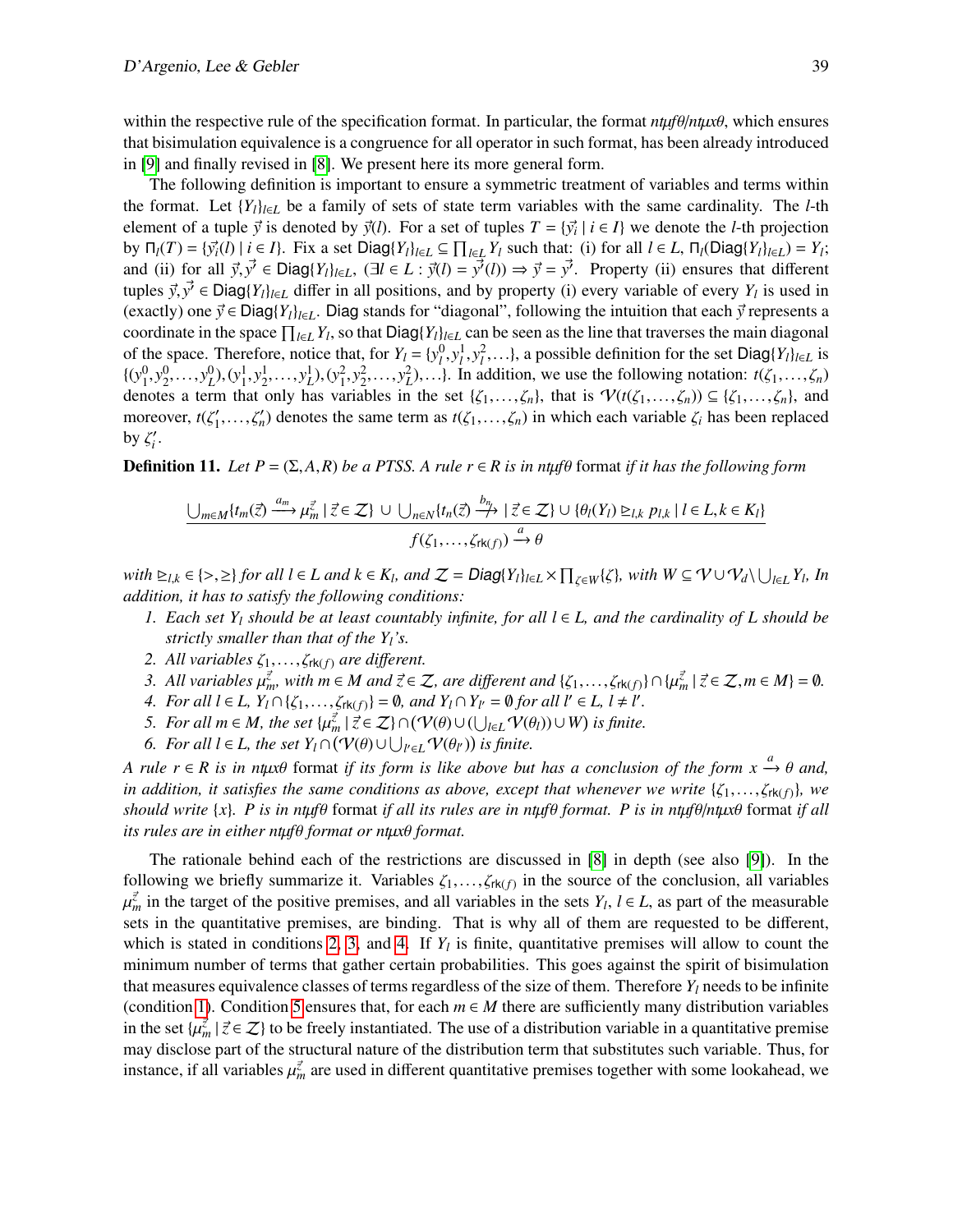may restrict the syntactic form of the eventually substituted distribution terms, hence revealing unwanted differences. A similar situation arises with the use of variables in  $Y_l$  for all  $l \in L$ , hence condition [6.](#page-8-5) The precise understanding of conditions [5](#page-8-4) and [6](#page-8-5) requires a rather lengthy explanation that is beyond the scope of this paper. The reader is referred to [\[8,](#page-14-10) [9\]](#page-14-11) for details.

All congruence theorems in this article apply only to PTSSs whose rules are *well-founded*. A rule *r* is *well-founded* if there is no infinite backward chain in the *dependency graph*  $G_r = (V, E)$  of *r* defined by  $V = \mathcal{V} \cup \mathcal{V}_d$  and  $E = \{ \langle \zeta, \mu \rangle | (t \stackrel{a}{\rightarrow} \mu) \in \text{pprem}(r), \zeta \in \mathcal{V}(t) \} \cup \{ \langle \zeta, y \rangle | (\theta(Y) \ge p) \in \text{qprem}(r), \zeta \in \mathcal{V}(\theta), y \in Y \}.$ <br>A PTSS is called *well founded* if all its rules are well founded A PTSS is called *well-founded* if all its rules are well-founded.

The full proof of the following theorem can be found in [\[8\]](#page-14-10).

<span id="page-9-3"></span>**Theorem 2.** Let  $P = (\Sigma, A, R)$  be a complete well-founded PTSS in ntuf $\theta$ /*ntux* $\theta$  format. Then, the bisimu*lation equivalence is a congruence for all operators defined in P.*

The  $n \mu \theta / n \mu x \theta$  format is still too general to preserve the other (weaker) bisimulation equivalences presented in Sec. [4.](#page-5-0) In the reminder of the section, we will discuss through appropriate examples how the  $n \mu \theta / n \mu x \theta$  format should be further restricted or modified so that the other bisimulation equivalences are congruences for the resulting restricted formats.

We focus first on convex bisimulation. For this consider the terms  $t_1 = a(\mathbf{b.0}) + a(\mathbf{c.0})$  and  $t_2 =$  $t_1 + a$ .(*b*.0⊕<sub>0.5</sub> *c*.0). Notice that  $t_1 \sim_c t_2$ . Consider a possible extension of our running example with a unary operator  $f$  with the following  $n \mu f \theta$  rule:

<span id="page-9-0"></span>
$$
\frac{x \xrightarrow{a} \mu \quad \mu(Y) \ge 0.5 \quad \{y \xrightarrow{b} \mu_y \mid y \in Y\} \quad \mu(Y') \ge 0.5 \quad \{y' \xrightarrow{c} \mu_{y'} \mid y' \in Y'\}}{f(x) \xrightarrow{a} 0}
$$
(1)

Since  $t_2 \xrightarrow{a} (\mathbf{b.0} \oplus_{0.5} \mathbf{c.0})$ ,  $f(t_2) \xrightarrow{a} 0$ . However it is easy to see that  $f(t_1)$  cannot perform any transition.<br>Therefore  $f(t_1) \nless f(t_2)$ Therefore  $f(t_1) \nleftrightarrow_c f(t_2)$ .

The problem arises precisely because, in order to show that  $t_1 \sim_c t_2$ , transition  $t_2 \stackrel{a}{\rightarrow} (b.0 \oplus_{0.5} c.0)$  is matched with the appropriate convex combination of the transitions  $t_1 \xrightarrow{a} b.0$  and  $t_1 \xrightarrow{a} c.0$ . Thus, we need that a quantitative premise guarantees that the test is produced on a convex combination of target need that a quantitative premise guarantees that the test is produced on a convex combination of target distributions rather than on a single target distribution. An appropriate modification of such rule would be to replace it by a family of rules of the form

$$
\frac{\{x \xrightarrow{a} \mu_n \mid n \in \mathbb{N}\} (\bigoplus_{n \in \mathbb{N}} [p_n] \mu_n\big)(Y) \ge 0.5 \quad \{y \xrightarrow{b} \mu_y \mid y \in Y\} (\bigoplus_{n \in \mathbb{N}} [p_n] \mu_n\big)(Y') \ge 0.5 \quad \{y' \xrightarrow{c} \mu_{y'} \mid y' \in Y'\}}{\text{f}(x) \xrightarrow{a} 0},
$$

one for each  $\{p_n\}_{n\in\mathbb{N}}$  such that  $\sum_{n\in\mathbb{N}} p_n = 1$  and each  $p_i \in [0,1] \cap \mathbb{Q}$ .<br>Consider now that the semantic of f is defined by the rule

Consider now that the semantic of *f* is defined by the rule

<span id="page-9-2"></span><span id="page-9-1"></span>
$$
\frac{x \xrightarrow{a} \mu}{f(x) \xrightarrow{a} a, \mu} \tag{2}
$$

and notice that  $f(t_2) \xrightarrow{a} a$ .(*b*.0⊕0.5 *c*.0). However, the only two possible transitions for  $f(t_1)$  are  $f(t_1) \xrightarrow{a} a$ .<br>  $f(0)$  and  $f(t_2) \xrightarrow{a} a$ .(*b*.0⊕0.5 *c.*0). However, the only two possible transitions for  $f(t$ *a.b.*0 and *f*(t<sub>1</sub>)  $\stackrel{a}{\rightarrow}$  *a.c.*0, and there is no *p* ∈ [0,1] such that *a.b.*0 ⊕*p a.c.*0 ∼*c a.*(*b.*0 ⊕<sub>0.5</sub> *c.*0). For this reason, we will require that a target of a positive premise does not appear in a *d*-sorted position of a subterm in the target of the conclusion.

For the next example, we consider an additional unary *d*-sorted operator *g* and the following rules

$$
\frac{x \xrightarrow{a} \mu \quad g(\mu) \xrightarrow{b} \mu'}{f(x) \xrightarrow{a} 0} \qquad \frac{\mu(Y) > 0 \quad \{y \xrightarrow{b} \mu \mid y \in Y\} \quad \mu(Y') > 0 \quad \{y' \xrightarrow{c} \mu' \mid y' \in Y'\}}{g(\mu) \xrightarrow{b} 0} \tag{3}
$$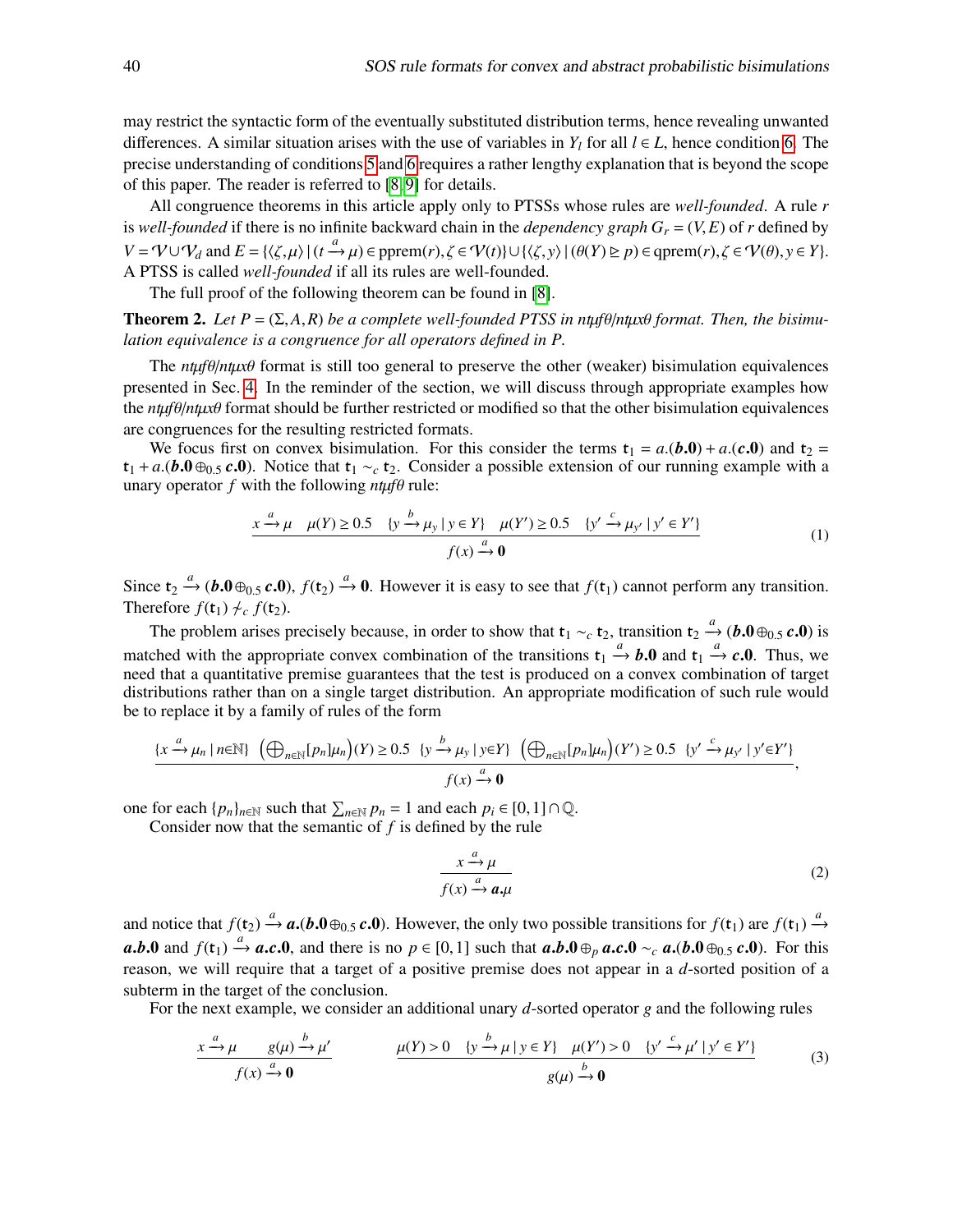Notice that  $g(b.0 \oplus_{0.5} c.0) \xrightarrow{b} 0$ . Therefore  $f(t_2) \xrightarrow{a} 0$ . However, neither  $g(b.0)$  nor  $g(c.0)$  can perform any transition and as a consequence  $f(t_1)$  cannot perform any transition either. Hence,  $f(t_1) \neq f(t_2)$ . transition, and as a consequence  $f(t_1)$  cannot perform any transition either. Hence,  $f(t_1) \nmid c \nmid f(t_2)$ . For this reason we will require that a target of a positive premise does not appear in the source of a positive or negative premise.

Suppose now that *g* is a binary *s*-sorted operator and consider the following rules

<span id="page-10-2"></span>
$$
\frac{x \xrightarrow{a} \mu}{f(x) \xrightarrow{a} g(\mu, \mu)} \qquad \frac{x_1 \xrightarrow{b} \mu_1 \qquad x_2 \xrightarrow{c} \mu_2}{g(x_1, x_2) \xrightarrow{a} 0} \tag{4}
$$

Notice that the only possible transitions for  $f(t_1)$  are  $f(t_1) \xrightarrow{a} g(b, 0, b, 0)$  and  $f(t_1) \xrightarrow{a} g(c, 0, c, 0)$ . Moreover, notice that  $g(b,0,b,0) \sim_c g(c,0,c,0) \sim_c 0$ . However,  $f(t_2) \stackrel{a}{\rightarrow} g(b,0 \oplus_{0.5} c,0, b,0 \oplus_{0.5} c,0)$ , and it is not<br>difficult to see that  $g(b,0 \oplus_{0.5} c,0, b,0 \oplus_{0.5} c,0) \propto_c (g,0 \oplus_{0.5} c,0)$ . Therefore,  $f(t_1) \neq f(t_2)$ difficult to see that  $g(b.0 \oplus_{0.5} c.0, b.0 \oplus_{0.5} c.0) \sim_c (a.0 \oplus_{0.25} 0)$ . Therefore,  $f(t_1) \not\sim_c f(t_2)$ . In this case, the problem seems to arise because the same distribution variable occurs in the target of the conclusion of the first rule in two different *s*-sorts positions of the target distribution term. However, the problem is not so general. Notice that if the target in the conclusion is replaced by the term  $g(\mu, c, 0) \oplus_p g(b, 0, \mu)$  we would have  $f(t_1) \sim_c f(t_2)$ . The difference arises from the fact that in the interpretation of  $g(\theta, \theta)$  the probability distribution  $[\![\theta]\!]$  multiplies with itself. This is not the case in the interpretation of  $g(\theta, c, 0) \oplus_p g(b, 0, \theta)$ where the two instances of  $\llbracket \theta \rrbracket$  are summed up. Thus, we will actually request that the target of the conclusion is *linear* with respect to each distribution variable on a target of a positive premise.

**Definition 12.** A distribution term  $\theta \in \mathbb{T}(\Sigma_d)$  is linear for a set  $V \subseteq V_d$  if (i)  $\theta \in \mathcal{T}(\Sigma_d) \cup V_d \cup \{\delta(x) \mid x \in V\}$ . (ii)  $\theta = \bigoplus_{i \in I} [p_i] \theta_i$  and  $\theta_i$  is linear for V, for all  $i \in I$ , (iii)  $\theta = f(\theta_1, ..., \theta_n)$ , for all  $i \in I$ ,  $\theta_i$  is linear for V, and  $\mathcal{U}(\theta) \cap \mathcal{U}(\theta) \cap V = \emptyset$ , for all  $i \in I$ ,  $n$ , and  $i \neq i$ *and*  $\mathcal{V}(\theta_i) \cap \mathcal{V}(\theta_j) \cap V = \emptyset$ , *for all i, j* ∈ {1,...,*n*} *and i* ≠ *j*,

**Definition 13.** *Let*  $P = (\Sigma, A, R)$  *be a PTSS. A rule r*  $\in$  *R is in* convex *ntµf* $\theta$  format *if has the form* 

$$
\bigcup_{m \in M} \{ t_m(\vec{z}) \xrightarrow{a_m} \mu_m^{\vec{z}} \mid \vec{z} \in \mathcal{Z} \} \qquad \bigcup_{n \in N} \{ t_n(\vec{z}) \xrightarrow{b_n} \mid \vec{z} \in \mathcal{Z} \}
$$

$$
\bigcup_{\tilde{m} \in \tilde{M}} \{ t_{\tilde{m}}(\vec{z}_{\tilde{m}}) \xrightarrow{a_{\tilde{m}}} \mu_i^{\tilde{m}} \mid i \in \mathbb{N} \} \qquad \bigcup_{\tilde{m} \in \tilde{M}} \{ (\bigoplus_{i \in \mathbb{N}} [p_i^{\tilde{m}}] \mu_i^{\tilde{m}})(Y_l) \geq l, k \ p_{l,k} \mid l \in L_{\tilde{m}}, k \in K_l \}
$$

$$
f(\zeta_1, \dots, \zeta_{rk(f)}) \xrightarrow{a} \theta
$$

with  $L = \bigcup_{\tilde{m} \in \tilde{M}} L_{\tilde{m}}$ ,  $L_{\tilde{m}} \cap L_{\tilde{m}'} = \emptyset$  whenever  $\tilde{m} \neq \tilde{m}'$ ,  $\geq_{l,k} \in \{>, \geq\}$  for all  $l \in L$  and  $k \in K_l$ ,  $\mathcal{Z} = \text{Diag}\{Y_l\}_{l \in L} \times$ <br> $\Pi$  and  $\mathcal{Z} = \text{Diag}\{Y_l\}_{l \in L}$  $\prod_{\zeta \in W} \{\zeta\}$ , with  $W \subseteq V \cup V_d \setminus \bigcup_{l \in L} Y_l$ . In addition, it should also satisfy conditions [1](#page-8-3) to [6](#page-8-5) in Def. [11](#page-8-6) and the following extra conditions: *the following extra conditions:*

- *7. For every*  $\tilde{m} \in \tilde{M}$ , the family  $\{p_i^{\tilde{m}}\}_{i \in \mathbb{N}} \subseteq [0,1] \cap \mathbb{Q}$  and  $\sum_{i \in \mathbb{N}} p_i^{\tilde{m}} = 1$ <br>8. For every  $\tilde{m} \in \tilde{M}$ , there is exactly one is  $\in \mathbb{N}$  such that  $\mu \tilde{m} = \mu \vec{z}$ , for
- <span id="page-10-0"></span>*8. For every*  $\tilde{m}$  ∈  $\tilde{M}$ , there is exactly one  $j$  ∈  $\mathbb N$  such that  $\mu_{j}^{\tilde{m}} = \mu_{m}^{\tilde{z}}$  *for some*  $m \in M$  and  $\tilde{z} \in \mathbb Z$ , in which case also  $t_{\tilde{m}}(\vec{z}_{\tilde{m}}) \xrightarrow{a_{\tilde{m}}} \mu_j^{\tilde{m}} = t_m(\vec{z}) \xrightarrow{a_m} \mu_{m}^{\vec{z}}$ . Moreover  $\{\mu_i^{\tilde{m}} \mid i \in \mathbb{N}\} \cap \{\mu_i^{\tilde{m}'}\}$  $\tilde{m}'$  | *i*  $\in \mathbb{N}$  } =  $\emptyset$  *for all*  $\tilde{m} \neq \tilde{m}'$ *, and*  $\{\mu_i^{\tilde{m}} \mid i \in \mathbb{N}\} \cap \{\zeta_1, \ldots, \zeta_{\text{rk}(f)}\} = \emptyset.$ <br>No variable  $\nu_i^{\vec{z}}$ , with  $m \in M$  and
- <span id="page-10-1"></span>*9. No variable*  $\mu_{m}^{\vec{z}}$ , with  $m \in M$  and  $\vec{z} \in \mathcal{Z}$ , appears in the source of a premise (i.e. in the set W) or in *a d-sorted position of a subterm in the target of the conclusion* θ*.*
- <span id="page-10-3"></span>*10.*  $\theta$  *is linear for*  $\{\mu_m^{\vec{z}} \mid m \in M, \vec{z} \in \mathcal{Z}\}$ .

*A rule r* ∈ *R* is in convex *ntµx*θ format if its form is like above but has a conclusion of the form  $x \xrightarrow{a} \theta$  and it satisfies the same conditions, execut that whenever we write  $\{x, \ldots, x\}$  we should write  $\{x\}$ *it satisfies the same conditions, except that whenever we write*  $\{\zeta_1,\ldots,\zeta_{rk(f)}\}$ *, we should write*  $\{x\}$ *. A set of convex ntµ<sup><i>f*θ/*ntµxθ rules R is* convex closed *if for all r* ∈ *R, for any term*  $\bigoplus_{i\in\mathbb{N}}[p_i^{\tilde{m}}]\mu_i^{\tilde{m}}$  appearing in a<br>quantitative premise of r and any family [a,],  $\infty \subset [0, 1] \cap \mathbb{Q}$  such that  $\$ *quantitative premise of r and any family*  $\{q_i\}_{i\in\mathbb{N}} \subseteq [0,1] \cap \mathbb{Q}$  *such that*  $\sum_{i\in\mathbb{N}} q_i = 1$ , then the rule r' obtained<br>by replacing each occurrence of  $\bigoplus_{i\in\mathbb{N}} p_i^{\tilde{m}}$  in r by  $\bigoplus_{i\in\mathbb{N}} \bigcap_{$ by replacing each occurrence of  $\bigoplus_{i\in\mathbb{N}}[p_i^{\tilde{m}}]\mu_i^{\tilde{m}}$  in r by  $\bigoplus_{i\in\mathbb{N}}[q_i]\mu_i^{\tilde{m}}$  is also in R. A PTSS  $P = (\Sigma, A, R)$  is<br>in convex ntiffelintive format if all rules in R are in convex ntifelintive fo  $\hat{\theta}$ *in* convex *ntuf* $\theta$ /*ntux* $\theta$  format *if all rules in R are in convex ntuf* $\theta$ /*ntux* $\theta$  *format and R is convex closed.*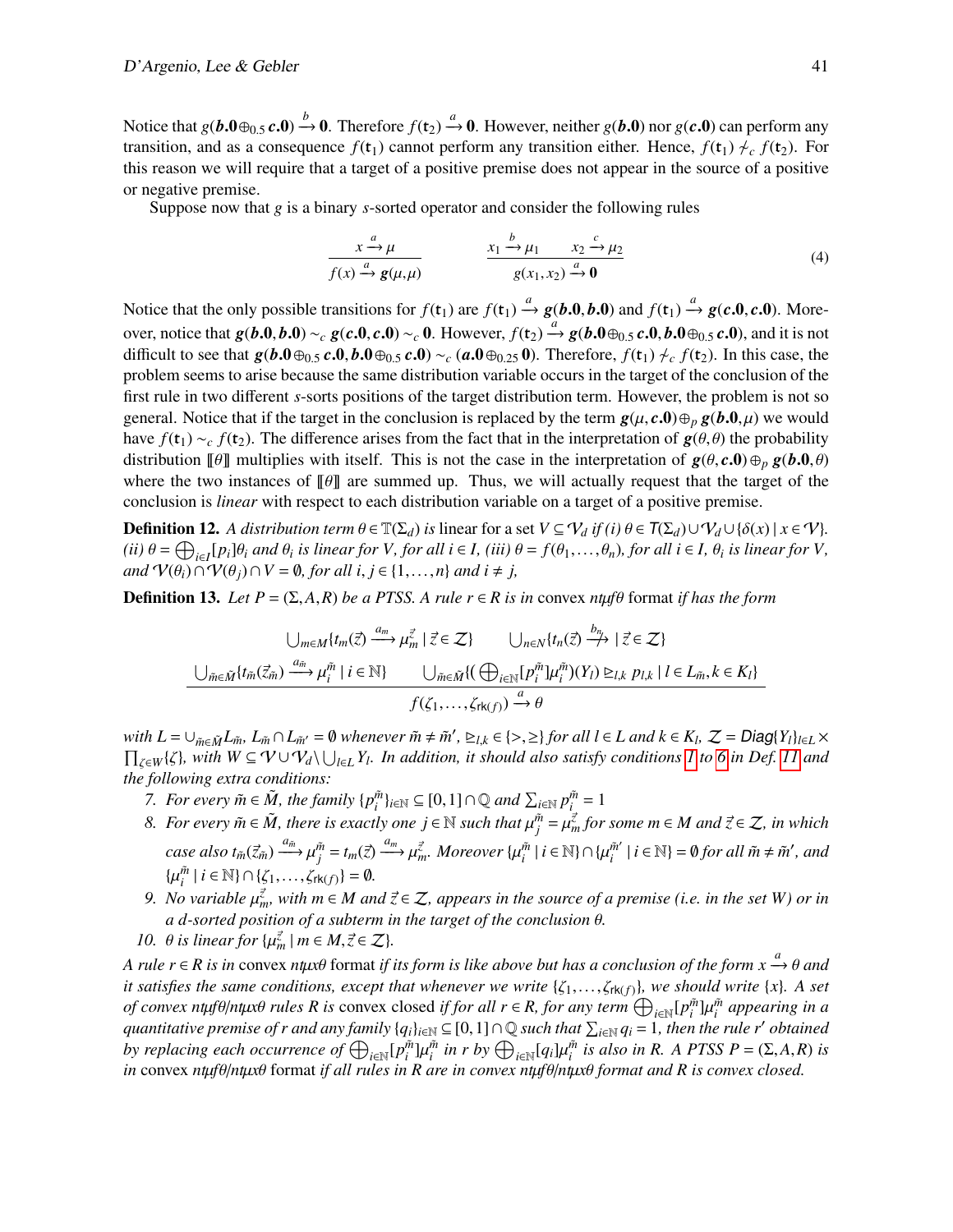The problem indicated in rule [\(1\)](#page-9-0) is attacked with the requirement of having sets  $\{t_{\tilde{m}}(\vec{z}_{\tilde{m}}) \stackrel{a_{\tilde{m}}}{\longrightarrow} \mu_{i}^{\tilde{m}} \mid i \in$ N} as positive premises with which the convex closures  $\bigoplus_{i\in\mathbb{N}}[p_i^{\tilde{m}}]\mu_i^{\tilde{m}}$  can be constructed, plus the request that the set of rules is convex closed. Notice that condition [8](#page-10-0) states that these sets of positive premises are only used to construct such distribution terms and are only linked to the "actual" positive premises in  $\bigcup_{m\in\mathcal{M}} \{t_m(\vec{z}) \xrightarrow{a_m} \mu_{m}^{\vec{z}} \mid \vec{z} \in \mathcal{Z} \}$  through a single transition  $t_{\tilde{m}}(\vec{z}_{\tilde{m}}) \xrightarrow{a_{\tilde{m}}} \mu_{\tilde{j}}^{\tilde{m}}$ .<br>Pulse like (2) and the left rule on (3) are excluded on condition

Rules like [\(2\)](#page-9-1) and the left rule on [\(3\)](#page-9-2) are excluded on condition [9](#page-10-1) since no variable of a positive premise can be used in the source of a premise (excluding [\(3\)](#page-9-2)) or in a *d*-sort position in the target of the conclusion (excluding [\(2\)](#page-9-1)). Finally, rules like on the left of [\(4\)](#page-10-2) are excluded by requesting that the target of the conclusion is linear (condition [10\)](#page-10-3).

Now, we can state the congruence theorem for convex bisimulation equivalence.

**Theorem 3.** Let P be a complete well-founded PTSS in convex ntμfθ/ntμxθ format. Then, convex bisimu*lation equivalence is a congruence for all operators defined by P.*

We focus now on the probability abstracted bisimulation. Notice that the terms  $\mathbf{t}_3 = a(\mathbf{b}.\mathbf{0} \oplus_{0.5} \mathbf{c}.\mathbf{0})$ and  $t_4 = a.(\mathbf{b.0} \oplus_{0.1} \mathbf{c.0})$  are probability abstracted bisimilar, i.e.,  $t_3 \sim_a t_4$ . Consider now the unary operator *f* whose semantics is defined with rule [\(1\)](#page-9-0). It should not be difficult so see that  $f(t_3) \xrightarrow{a} 0$  while  $f(t_4)$ cannot perform any transition. Therefore  $f(t_3) \neq_a f(t_4)$ . The problem is a consequence of the fact that the quantitative premises are tested against non-zero values which may distinguish distributions with the same support set but mapping into different probability values. Thus, in order to preserve probability abstracted bisimulation equivalence, the only extra restriction that we ask to a rule in *nt*µ*f*θ/*nt*µ*x*θ format is that none of its quantitative premises test against a value different from 0.

**Definition 14.** *A PTSS P* =  $\langle \Sigma, A, R \rangle$  *is in* probability abstracted *ntuf* $\theta$ /*ntux* $\theta$  format *if it is in ntuf* $\theta$ /*ntux* $\theta$ *format and for every rule*  $r \in R$  *and quantitative premise*  $\theta(Y) \geq p \in qprem(r)$ *, p* = 0*.* 

The proof of the congruence theorem for probability abstracted bisimulation equivalence (Theorem [4](#page-11-0) below) follows closely the lines of the proof of Theorem [2](#page-9-3) as given in [\[8\]](#page-14-10).

<span id="page-11-0"></span>**Theorem 4.** Let P be a complete well-founded PTSS in probability abstracted ntμfθ/ntμxθ format. Then, *the probability abstracted bisimulation equivalence is a congruence for all operators defined in P.*

Given the alternative definition of the probability obliterated bisimulation provided by Lemma [4,](#page-6-0) we will now consider simpler definitions for the quantitative premises for the rule format associated to this relation. Thus, we consider quantitative premises of the form  $\theta({\gamma}) \ge p$  rather than  $\theta(Y) \ge p$ .

Taking t<sub>3</sub> and t<sub>4</sub> as before, we have that t<sub>3</sub>  $\sim$ <sub>*o*</sub> t<sub>4</sub>. The same example of the unary operator *f*, whose semantics is defined with a conveniently modify rule [\(1\)](#page-9-0), shows that  $f(t_3) \neq_a f(t_4)$  and hence the need that the quantitative premises can only be tested against 0.

Let  $t_5 = a(b.0 \oplus_{0.5} c.0)$  and  $t_6 = a.b.0 + a.c.0$ , and observe that  $t_5 \sim b_6$ . Take rule [\(2\)](#page-9-1) as the semantic definition for *f*. Notice that  $f(t_5) \xrightarrow{a} a$ .(*b*.0  $\oplus_{0.5} c$ .0) is the only transition for  $f(t_5)$ , while the only possible transitions for  $f(t_6)$  are  $f(t_6) \rightarrow a$ . **b.0** and  $f(t_6) \rightarrow a$ . C.O. Since a.b.  $0 \nleftrightarrow a$ . (b.  $0 \oplus_{0.5} c$ . 0)  $\neq_a a$ . C.O.<br>  $f(t_6) \rightarrow f(t_6)$  Like for the convex bisimulation case, this shows that the target of a pos  $f(t_5) \nleftrightarrow o f(t_6)$ . Like for the convex bisimulation case, this shows that the target of a positive premise cannot appear in a *d*-sorted position of a subterm in the target of the conclusion.

Suppose now that the semantics of *f* is defined with the rule

<span id="page-11-1"></span>
$$
\frac{x \xrightarrow{a} \mu \qquad \mu(\lbrace y_1 \rbrace) > 0 \qquad \mu(\lbrace y_2 \rbrace) > 0 \qquad y_1 \xrightarrow{b} \mu_1 \qquad y_2 \xrightarrow{c} \mu_2}{f(x) \xrightarrow{a} 0} \tag{5}
$$

Notice that  $f(t_5) \neq_o f(t_6)$  since  $f(t_5) \xrightarrow{a} 0$  while  $f(t_6)$  cannot perform any transition. This is due to the fact that, by allowing the same distribution variable  $\mu$  to occur in different quantitative premises, we gain some knowledge of the structure of (the instance of)  $\mu$ , in particular of its support set.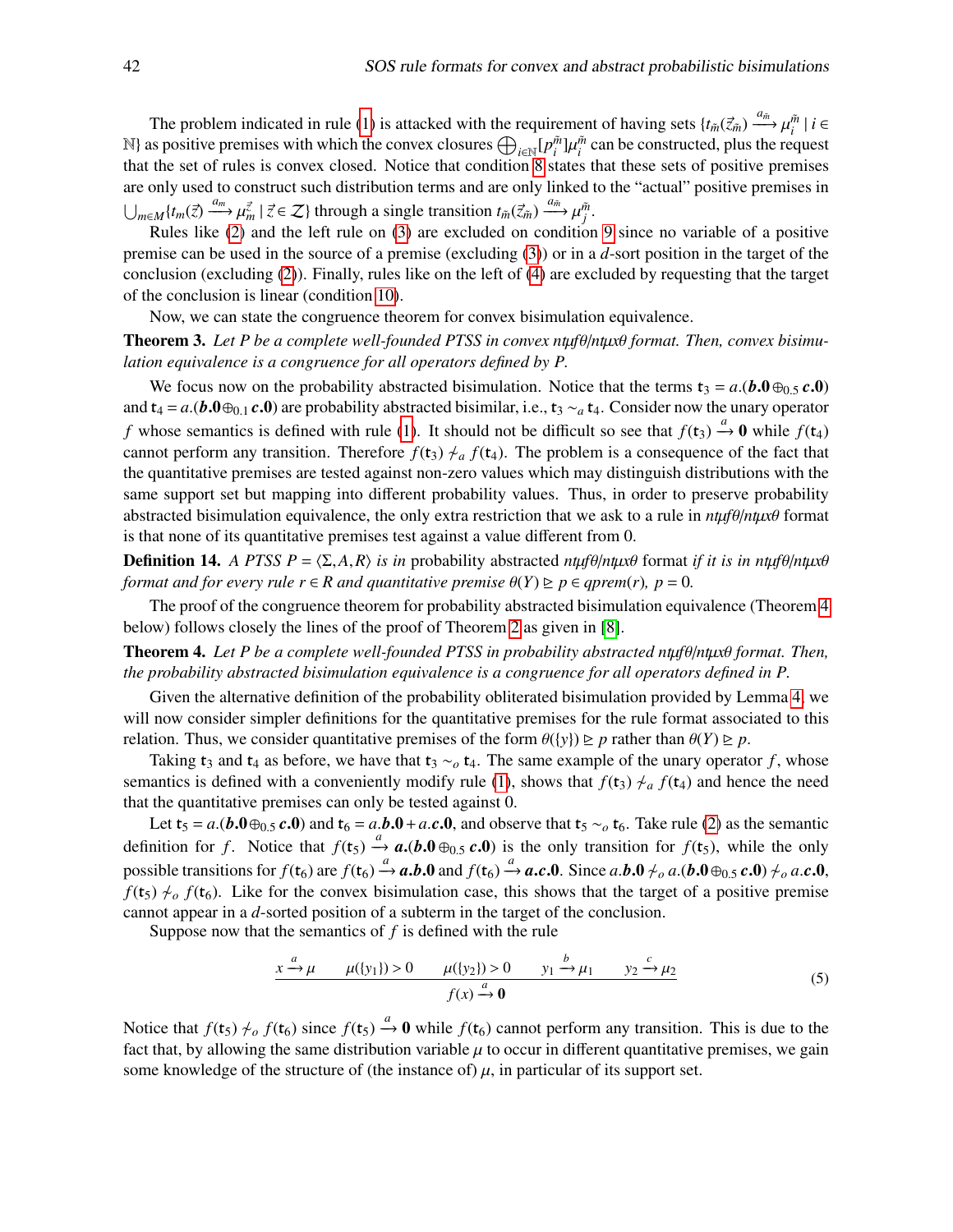Consider now that *f* is defined with the left rule in [\(3\)](#page-9-2) and *g* with an appropriate modification of the right rule in [\(3\)](#page-9-2). Notice that  $f(t_5) \xrightarrow{a} 0$  but  $f(t_6)$  cannot perform any transition. Thus  $f(t_5) \nlessdot o f(t_6)$ . In this case, we are also gaining knowledge of the support set of  $\mu$ , but this time through the rule associated to the operator *g*. Therefore we require that a target of a positive premise does not appear in the source of a positive or negative premise.

Consider now the rules

<span id="page-12-0"></span>
$$
\frac{x \xrightarrow{a} \mu \quad \mu(\{y\}) > 0 \quad y \xrightarrow{b} \mu'}{f(x) \xrightarrow{a} g(\mu)} \qquad \frac{x \xrightarrow{c} \mu}{g(x) \xrightarrow{c} 0} \tag{6}
$$

Notice that the only transition for  $f(t_5)$  is  $f(t_5) \xrightarrow{a} g(b.0 \oplus_{0.5} c.0)$  and the only transition for  $f(t_6)$  is  $f(t_6) \xrightarrow{a} g(b.0)$ . Then  $f(t_5) \xrightarrow{a} g(c.0) \xrightarrow{c} 0$  while  $f(t_6) \xrightarrow{a} g(b.0)$  is the only possible "obliterated" transition for  $f(t_6)$ . Then  $f(t_5) \neq_0 f(t_6)$ . This is an alternative way of gaining information on the support set of a possible instance of  $\mu$  in [\(6\)](#page-12-0): on the one hand, by the quantitative premise on the first rule, we deduce that such instance has an element in the support set that performs a *b*-transition and, on the other hand, by having  $\mu$  as an argument in the target of the conclusion, we may gather extra information from the same instance of  $\mu$  through the rules for the semantics of the target of the conclusion (in this case, that  $\mu$ has another element in the support set that performs a *c*-transition.) Therefore, we forbid that the target of a positive premise is both tested in a quantitative premise and used in the target of the conclusion.

Notice that the example in rules [\(4\)](#page-10-2) also apply for probability obliterated bisimulation since  $t_1 \sim_o$ t<sub>2</sub> but  $f(t_1) \nmid c_0 f(t_2)$  with exactly the same explanation. Thus, we also request that the target of the conclusion is linear for all distribution variables on targets of positive premises.

Finally, consider a modification [\(4\)](#page-10-2) where the left rule is instead

$$
\frac{x \xrightarrow{a} \mu \quad g(\mu, \mu)(\{y\}) > 0 \quad y \xrightarrow{a} \mu'}{f(x) \xrightarrow{a} 0}
$$
 (7)

It should not be difficult to observe that  $f(t_5) \xrightarrow{a} 0$  but  $f(t_6)$  cannot perform any transition. Thus  $f(t_5) \nmid c$  $f(t_6)$ . For this reason we also require that the quantitative premises only allow linear distribution terms.

**Definition 15.** Let  $P = (\Sigma, A, R)$  be a well-founded PTSS. A rule  $r \in R$  is in probability obliterated  $n \mu f \theta$ format *if it has the form*

$$
\underbrace{\bigcup_{m\in M}\{t_m \xrightarrow{a_m} \mu_m\} \quad \cup \quad \bigcup_{n\in N}\{t_n \xrightarrow{b_n}\} \quad \cup \quad \bigcup_{l\in L}\{\theta_l(\{y_l\}) > 0\}}_{f(\zeta_1, \ldots, \zeta_{rk(f)}) \xrightarrow{a} \theta}
$$

*where all variables*  $\zeta_1, \ldots, \zeta_{rk(f)}, \mu_m$ , with  $m \in M$ , and  $y_l$ , with  $l \in L$ , are different and the following restrictions are satisfied: *restrictions are satisfied:*

- <span id="page-12-1"></span>*1.* For all  $m \in M$ ,  $\mathcal{V}(t_m) \cap \{\mu_{m'} \mid m' \in M\} = \emptyset$ . Similarly, for all  $n \in N$ ,  $\mathcal{V}(t_n) \cap \{\mu_{m'} \mid m' \in M\} = \emptyset$ .<br>2. For all  $l \in I$ ,  $\emptyset$  is linear for  $\{u_{m'} \mid m' \in M\}$  and moreover for all  $l \not l' \in I$  with  $l + l'$ ,  $\math$
- <span id="page-12-2"></span>*2.* For all  $l \in L$ ,  $\theta_l$  is linear for  $\{\mu_{m'} \mid m' \in M\}$  and, moreover, for all  $l, l' \in L$  with  $l \neq l'$ ,  $\mathcal{V}(\theta_l) \cap \mathcal{V}(\theta_{l'}) \cap$  $\{\mu_m \mid m \in M\} = \emptyset$ .
- <span id="page-12-3"></span>*3.*  $\theta$  *is linear for*  $\{\mu_{m'} \mid m' \in M\}$ ,  $\mathcal{V}(\theta) \cap (\bigcup_{l \in L} \mathcal{V}(\theta_l)) \cap \{\mu_m \mid m \in M\} = \emptyset$ , and no variable  $\mu_m$  appear in a d-sorted position of a subterm of the target of the conclusion  $\theta$ *in a d-sorted position of a subterm of the target of the conclusion* θ*.*

*A rule is in* probability obliterated *nt*µ*x*θ format *if its form is like above but has a conclusion of the form x* <sup>*a*</sup> *θ. P is in* probability obliterated *ntµfθ/ntµxθ* format *if all its rules are in probability obliterated ntufθ/ntuxθ* format *nt*µ*f*θ/*nt*µ*x*θ *format.*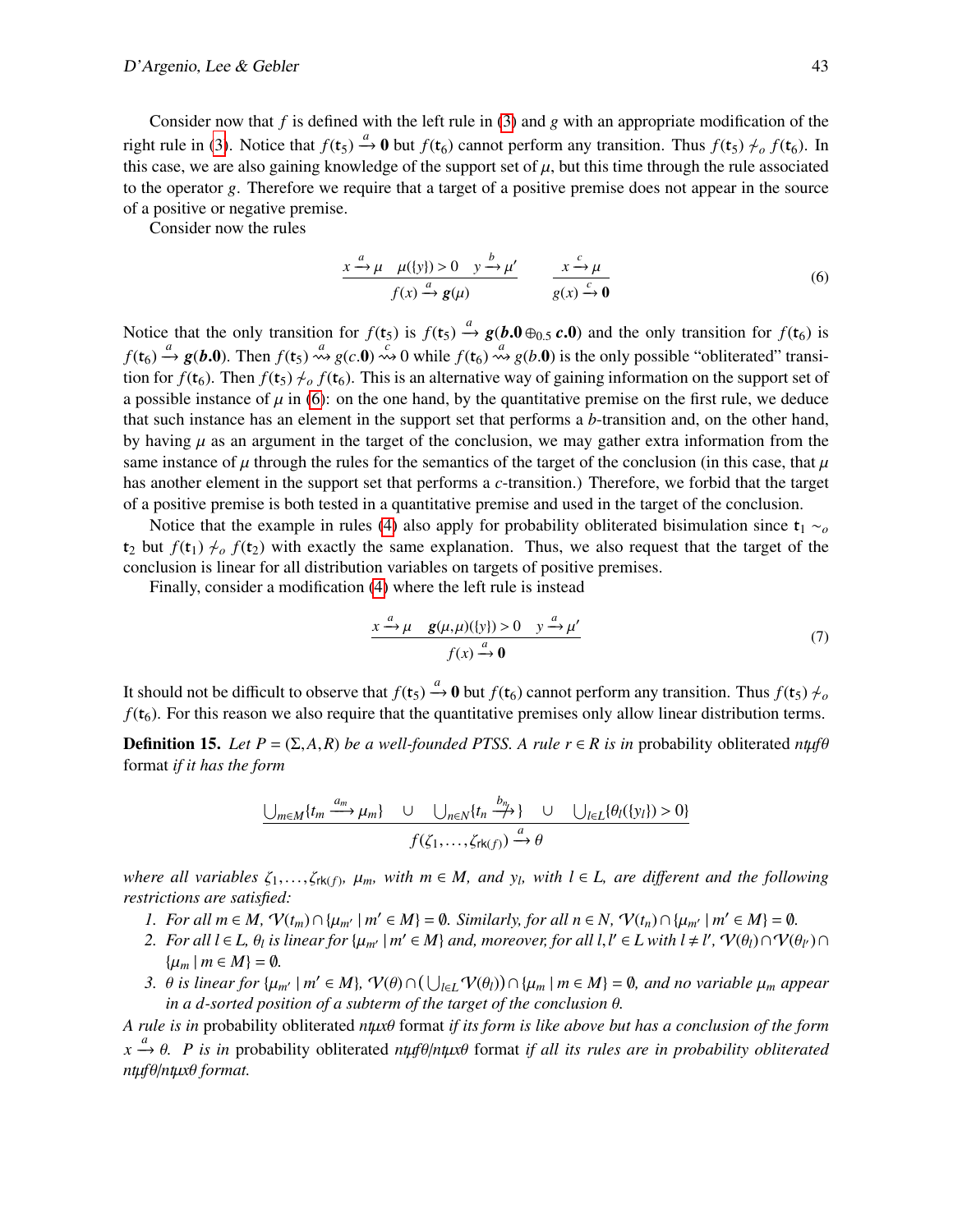Condition [1](#page-12-1) limits the form to exclude rules like the one on the left of [\(3\)](#page-9-2). Condition [2](#page-12-2) requires that the distribution terms on the quantitative premises are linear (excluding [\(6\)](#page-12-0)), and that they do not share distributions variables on the target of positive premises (excluding [\(5\)](#page-11-1)). Finally, condition [3](#page-12-3) request that the target of the conclusion is linear (excluding [\(4\)](#page-10-2)) and does not have targets of positive premises on *d*-sorted positions (excluding [\(2\)](#page-9-1)) nor if they are used in quantitative premises (excluding [\(6\)](#page-12-0)).

Finally, we state the congruence theorem for probability obliterated bisimulation equivalence.

Theorem 5. *Let P be a complete well-founded PTSS in probability obliterated nt*µ*f*θ/*nt*µ*x*θ *format. Then, probability obliterated bisimulation equivalence is a congruence for all operators defined by P.*

## <span id="page-13-6"></span>6 Conclusion and Future Work

In this article, we presented three new rule formats that preserve three different bisimulation equivalences coarser than Larsen & Skou's bisimulation. These formats are more restricted variants of the *nt*µ*f*θ/*nt*µ*x*θ format and notably, all of them can be seen as generalizations of the non-probabilistic *ntyft*/*ntyxt* for-mat [\[7,](#page-13-1) [14\]](#page-14-2). For completeness we mention two other similar results on PTSSs that fall out of Larsen  $\&$ Skou's bisimulation. They are [\[20\]](#page-14-18), that presents a format for rooted branching bisimulation, and [\[26\]](#page-14-19), that presents a format for non-expansiveness of  $\epsilon$ -bisimulations.

Prior to the congruence theorems, we presented the different bisimulation equivalences, compare them, and, in particular, we gave a logic characterization for each of them. The intention of presenting these logic characterizations is to use them as the basis for the proof of full abstraction theorems (see, e.g., [\[8,](#page-14-10) [9,](#page-14-11) [14,](#page-14-2) [15\]](#page-14-3).) Full abstraction theorems are somewhat dual to the congruence theorems. An equivalence relation is fully abstract with respect to a particular format and an equivalence relation ≡ if it is the largest relation included in  $\equiv$  that is a congruence for all operators definable by any PTSS in that format. In particular we are interested when  $\equiv$  is the coarsest reasonable behavioral equivalence, namely, (possibilistic) trace equivalence. We are busy now on trying to prove this results for the formats presented here using the logic characterization as a means to construct the so called *testers*. As the current point of our investigation, we do not foresee major problems for all relations except for convex bisimulation equivalences, for which we may need to relax some of the conditions of the convex *nt*µ*f*θ/*nt*µ*x*θ format.

## References

- <span id="page-13-2"></span>[1] L. Aceto, W. Fokkink & C. Verhoef (2001): *Conservative Extension in Structural Operational Semantics*. In: Current Trends in Theoretical Computer Science, pp. 504–524, doi:10.1142/[9789812810403](http://dx.doi.org/10.1142/9789812810403_0004) 0004.
- <span id="page-13-3"></span>[2] L. Aceto, W. Fokkink & C. Verhoef (2001): *Structural operational semantics*. In: Handbook of Process Algebra, Elsevier, pp. 197–292, doi:10.1016/[B978-044482830-9](http://dx.doi.org/10.1016/B978-044482830-9/50021-7)/50021-7.
- <span id="page-13-7"></span>[3] C. Baier (1998): *On Algorithmics Verification Methods for Probabilistic Systems*. Habilitation thesis, University of Mannheim.
- <span id="page-13-4"></span>[4] F. Bartels (2002): *GSOS for Probabilistic Transition Systems*. Electr. Notes Theor. Comput. Sci. 65(1), pp. 29–53, doi:10.1016/[S1571-0661\(04\)80358-X.](http://dx.doi.org/10.1016/S1571-0661(04)80358-X)
- <span id="page-13-5"></span>[5] F. Bartels (2004): *On Generalised Coinduction and Probabilistic Specification Formats*. Ph.D. thesis, VU University Amsterdam.
- <span id="page-13-0"></span>[6] B. Bloom, S. Istrail & A.R. Meyer (1995): *Bisimulation can't be traced*. J. ACM 42, pp. 232–268, doi:10.1145/[200836.200876.](http://dx.doi.org/10.1145/200836.200876)
- <span id="page-13-1"></span>[7] R. Bol & J.F. Groote (1996): *The meaning of negative premises in transition system specifications*. J. ACM 43, pp. 863–914, doi:10.1145/[234752.234756.](http://dx.doi.org/10.1145/234752.234756)